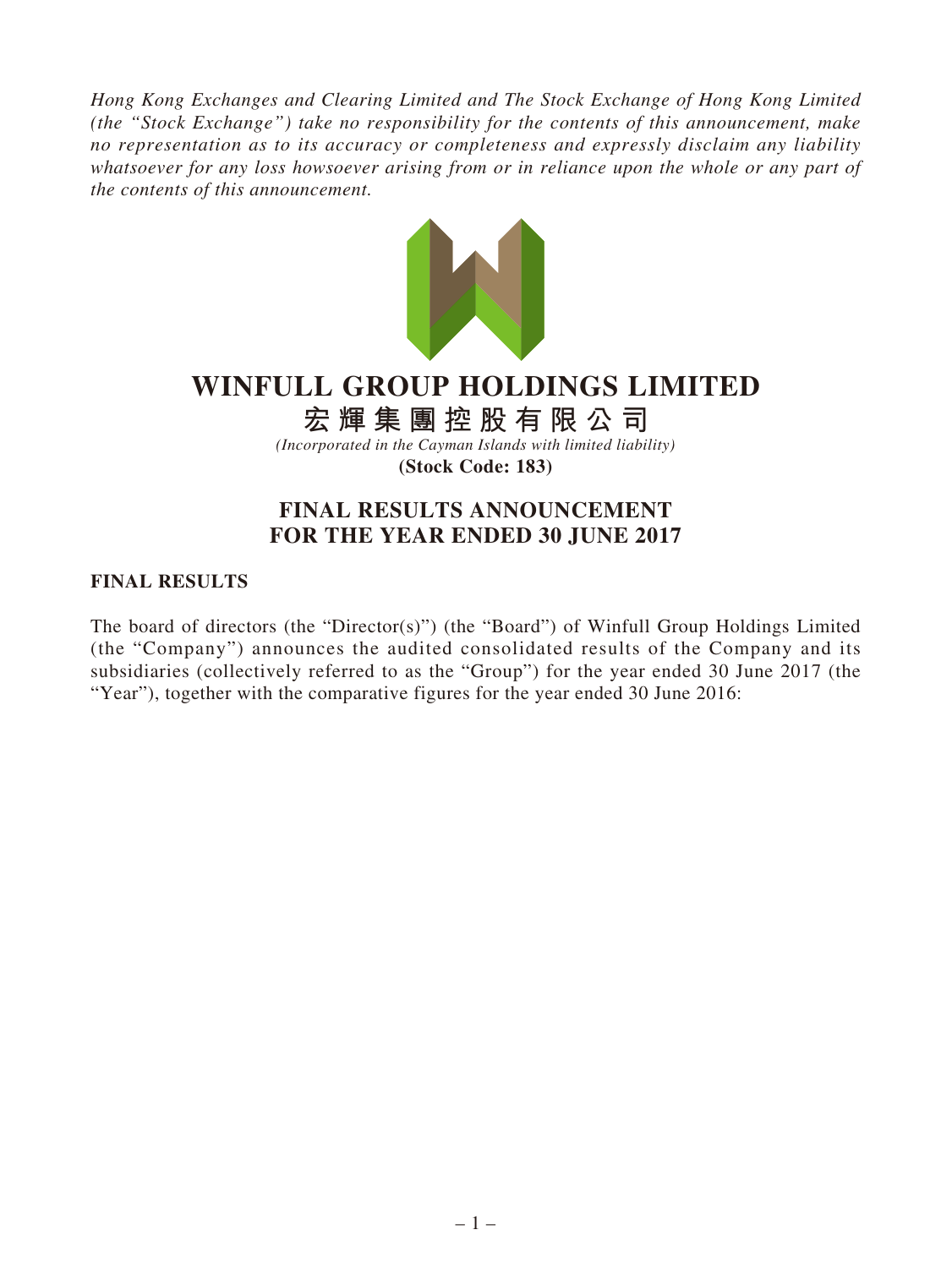### **CONSOLIDATED INCOME STATEMENT**

*For the year ended 30 June 2017*

|                                                             | <b>Notes</b>   | 2017<br><b>HK\$'000</b> | 2016<br>HK\$'000  |
|-------------------------------------------------------------|----------------|-------------------------|-------------------|
| Revenue<br>Cost of sales                                    | $\overline{4}$ | 18,512<br>(1, 868)      | 11,607<br>(7,571) |
| <b>Gross profit</b>                                         |                | 16,644                  | 4,036             |
| Other income<br>Administrative expenses and other operating | 5              | 5,643                   | 10,734            |
| expenses                                                    |                | (22, 445)               | (28, 024)         |
| Fair value gain/(loss) on investment properties             |                | 9,077                   | (16, 858)         |
| Loss on deregistration of a subsidiary                      |                |                         | (10, 409)         |
| Finance costs                                               |                | (801)                   | (351)             |
| Profit/(Loss) before income tax                             | 6              | 8,118                   | (40, 872)         |
| Income tax expense                                          | 7              | (1,320)                 | (976)             |
| Profit/(Loss) for the year                                  |                | 6,798                   | (41, 848)         |
| Profit/(Loss) for the year attributable to:                 |                |                         |                   |
| Owners of the Company                                       |                | 7,106                   | (41,259)          |
| Non-controlling interests                                   |                | (308)                   | (589)             |
|                                                             |                | 6,798                   | (41, 848)         |
| Earnings/(Loss) per share                                   | 9              |                         |                   |
| Basic and diluted                                           |                | HK0.21 cent             | $HK(1.43)$ cents  |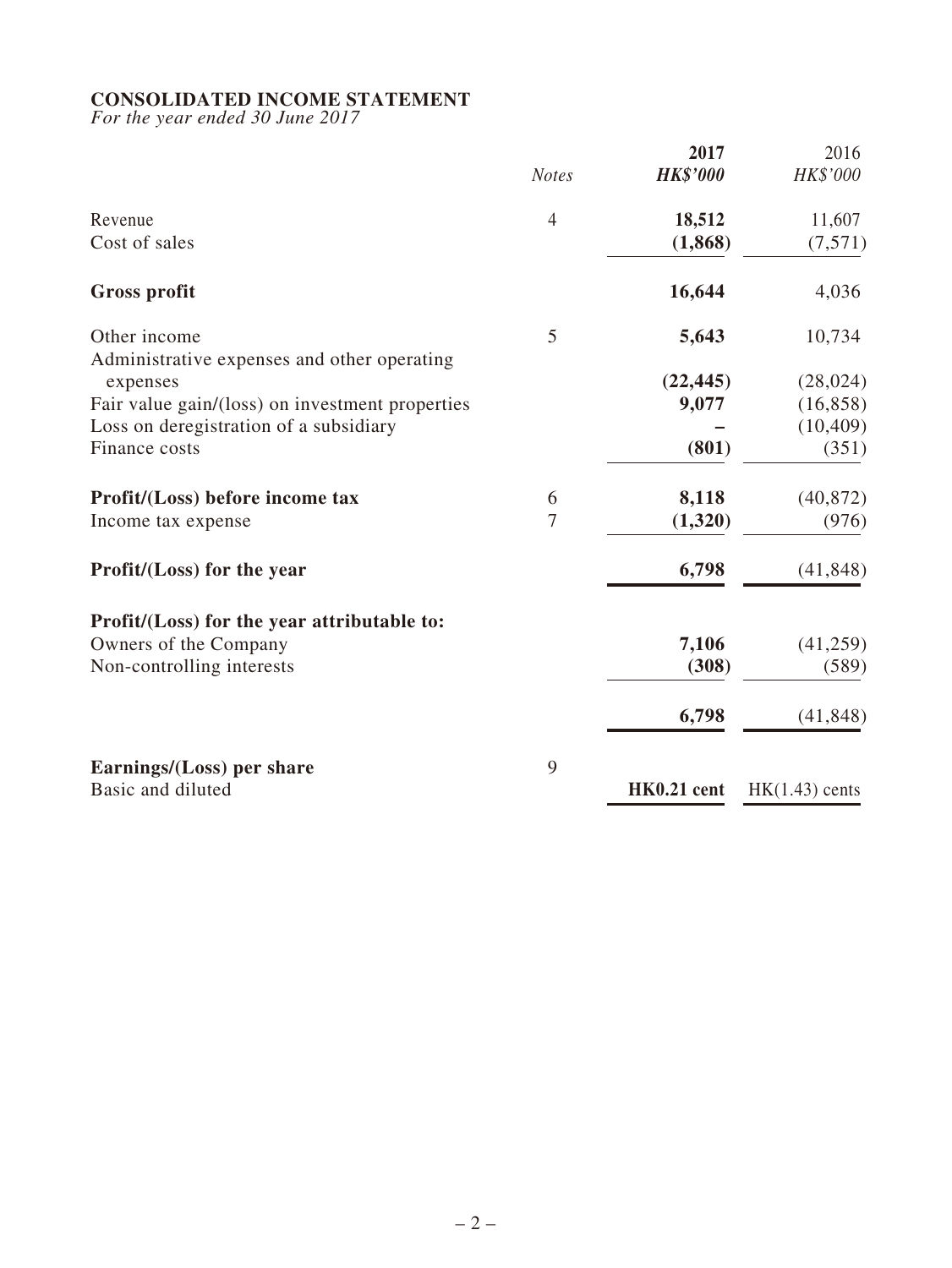# **CONSOLIDATED STATEMENT OF COMPREHENSIVE INCOME**

*For the year ended 30 June 2017*

|                                                                                                                                                                                                  | 2017<br><b>HK\$'000</b> | 2016<br>HK\$'000 |
|--------------------------------------------------------------------------------------------------------------------------------------------------------------------------------------------------|-------------------------|------------------|
| Profit/(Loss) for the year                                                                                                                                                                       | 6,798                   | (41, 848)        |
| Other comprehensive income                                                                                                                                                                       |                         |                  |
| Items that may be reclassified subsequently to profit or loss:<br>Net fair value gain/(loss) on available-for-sale financial assets<br>Reclassified from equity to profit or loss on significant | 9,936                   | (6,200)          |
| decline in fair value of available-for-sale financial assets                                                                                                                                     |                         | 1,055            |
| Reclassified from equity to profit or loss on disposals of<br>available-for-sale financial assets                                                                                                | (865)                   | 1,610            |
| Exchange differences arising on translation of foreign<br>operations                                                                                                                             | 315                     | (6, 569)         |
| Release of exchange reserve upon deregistration of a<br>subsidiary                                                                                                                               |                         | 10,409           |
| Other comprehensive income for the year, net of tax                                                                                                                                              | 9,386                   | 305              |
| Total comprehensive income for the year                                                                                                                                                          | 16,184                  | (41, 543)        |
| Total comprehensive income for the year attributable to:                                                                                                                                         |                         |                  |
| Owners of the Company                                                                                                                                                                            | 16,492                  | (40, 954)        |
| Non-controlling interests                                                                                                                                                                        | (308)                   | (589)            |
|                                                                                                                                                                                                  | 16,184                  | (41, 543)        |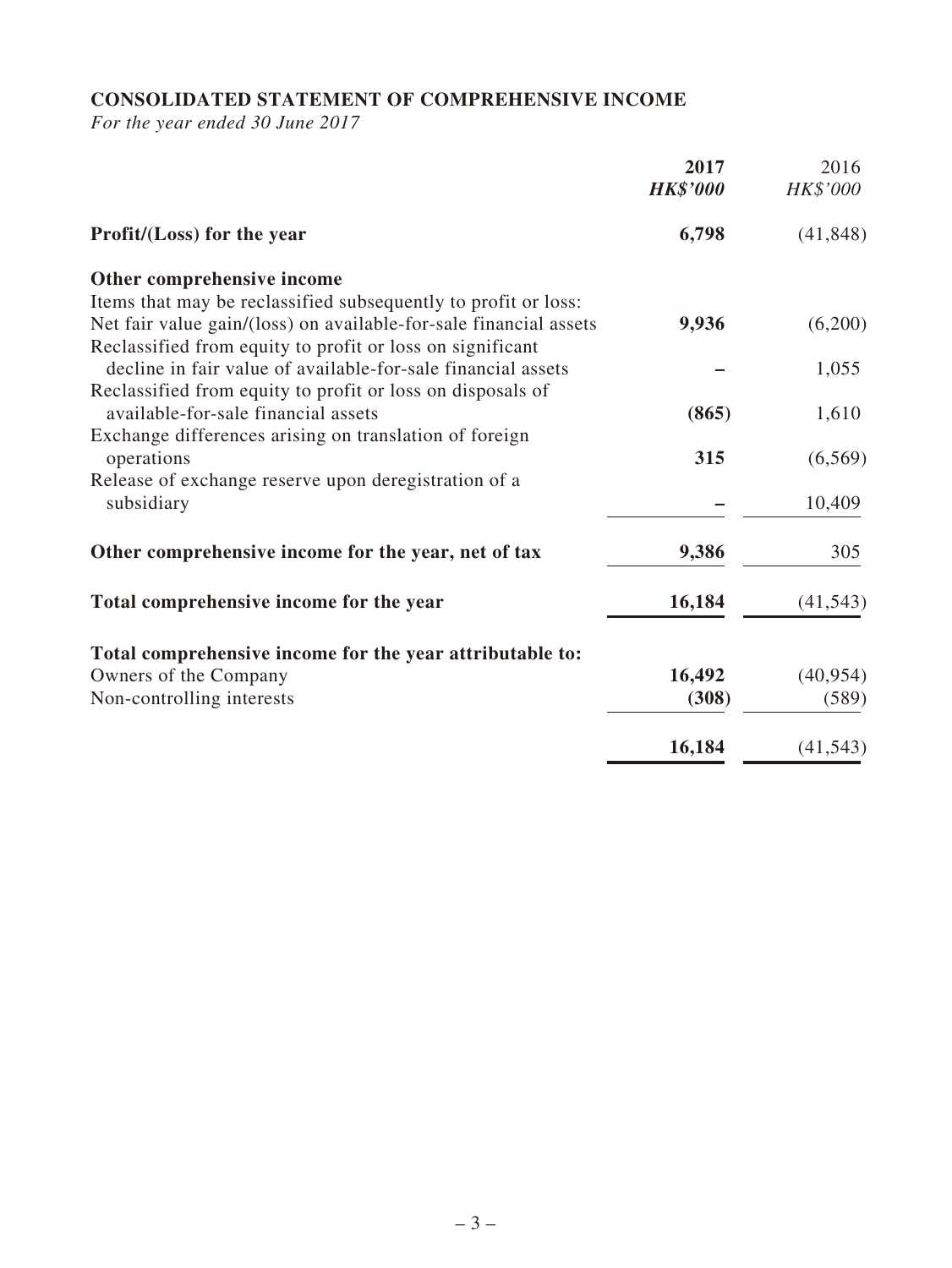# **CONSOLIDATED STATEMENT OF FINANCIAL POSITION**

*As at 30 June 2017*

|                                                       | <b>Notes</b> | 2017<br><b>HK\$'000</b> | 2016<br>HK\$'000 |
|-------------------------------------------------------|--------------|-------------------------|------------------|
| <b>ASSETS AND LIABILITIES</b>                         |              |                         |                  |
| <b>Non-current assets</b>                             |              |                         |                  |
| Property, plant and equipment                         |              | 89,109                  | 1,157            |
| Investment properties                                 |              | 1,067,594               | 408,852          |
| Interests in associates                               |              |                         |                  |
| Interests in joint ventures                           |              |                         |                  |
| Available-for-sale financial assets                   |              | 80,360                  | 44,982           |
| Deposits for acquisition of investment properties     |              | 25,419                  |                  |
|                                                       |              | 1,262,482               | 454,991          |
| <b>Current assets</b>                                 |              |                         |                  |
| Amount due from associates                            |              |                         | 86,914           |
| Amounts due from a joint venture                      |              | 11                      | 20               |
| Available-for-sale financial assets                   |              |                         | 5,982            |
| Properties held for trading                           |              | 46,379                  | 105,157          |
| Properties under development                          |              | 450,192                 | 444,775          |
| Trade receivables                                     | 10           | 3,048                   | 3,384            |
| Prepayments, deposits and other receivables           |              | 3,253                   | 1,758            |
| Financial assets at fair value through profit or loss |              |                         | 26,824           |
| Cash and bank balances                                |              | 339,229                 | 410,936          |
| Pledged bank deposits                                 |              | 26,309                  |                  |
|                                                       |              | 868,421                 | 1,085,750        |
| Assets of a disposal group classified as held         |              |                         |                  |
| for sale                                              | 11           | 100,399                 |                  |
|                                                       |              | 968,820                 | 1,085,750        |
| <b>Current liabilities</b>                            |              |                         |                  |
| Accrued expenses, other payables and deposits         |              |                         |                  |
| received                                              |              | 116,633                 | 7,642            |
| <b>Borrowings</b>                                     |              | 81,378                  | 2,915            |
| Amounts due to non-controlling shareholders           |              | 237,748                 | 234,813          |
| Provision for income tax                              |              | 1,355                   | 516              |
|                                                       |              | 437,114                 | 245,886          |
| <b>Net current assets</b>                             |              | 531,706                 | 839,864          |
|                                                       |              |                         |                  |
| <b>Total assets less current liabilities</b>          |              | 1,794,188               | 1,294,855        |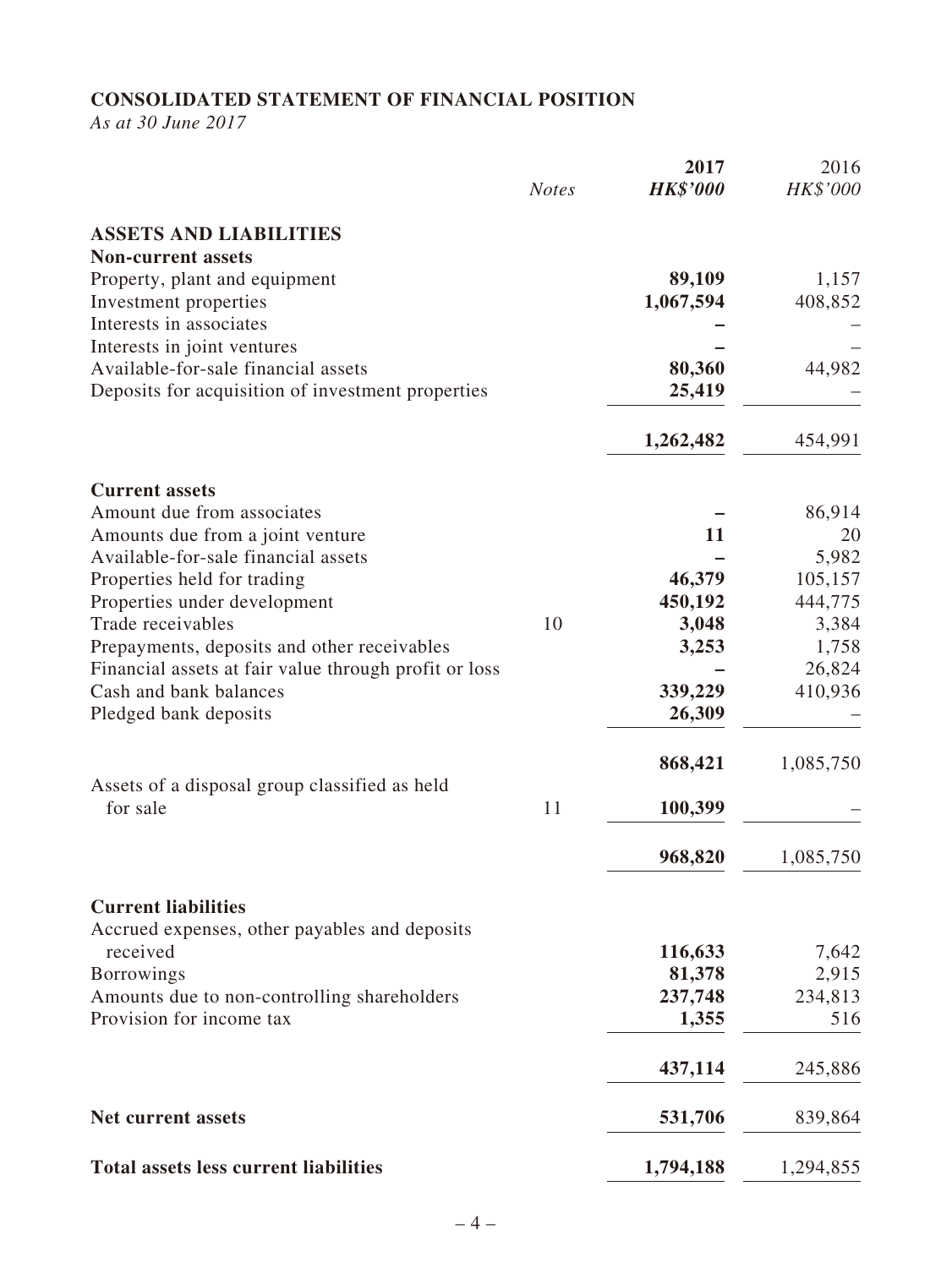|                                                     |              | 2017            | 2016      |
|-----------------------------------------------------|--------------|-----------------|-----------|
|                                                     | <b>Notes</b> | <b>HK\$'000</b> | HK\$'000  |
| <b>Non-current liabilities</b>                      |              |                 |           |
| <b>Borrowings</b>                                   |              | 22,764          | 26,233    |
| Deferred tax liabilities                            |              | 3,638           | 739       |
|                                                     |              | 26,402          | 26,972    |
| <b>Net assets</b>                                   |              | 1,767,786       | 1,267,883 |
| <b>EQUITY</b>                                       |              |                 |           |
| Share capital                                       |              | 55,481          | 31,385    |
| Reserves                                            |              | 1,713,759       | 1,237,644 |
| <b>Equity attributable to owners of the Company</b> |              | 1,769,240       | 1,269,029 |
| <b>Non-controlling interests</b>                    |              | (1, 454)        | (1,146)   |
| <b>Total equity</b>                                 |              | 1,767,786       | 1,267,883 |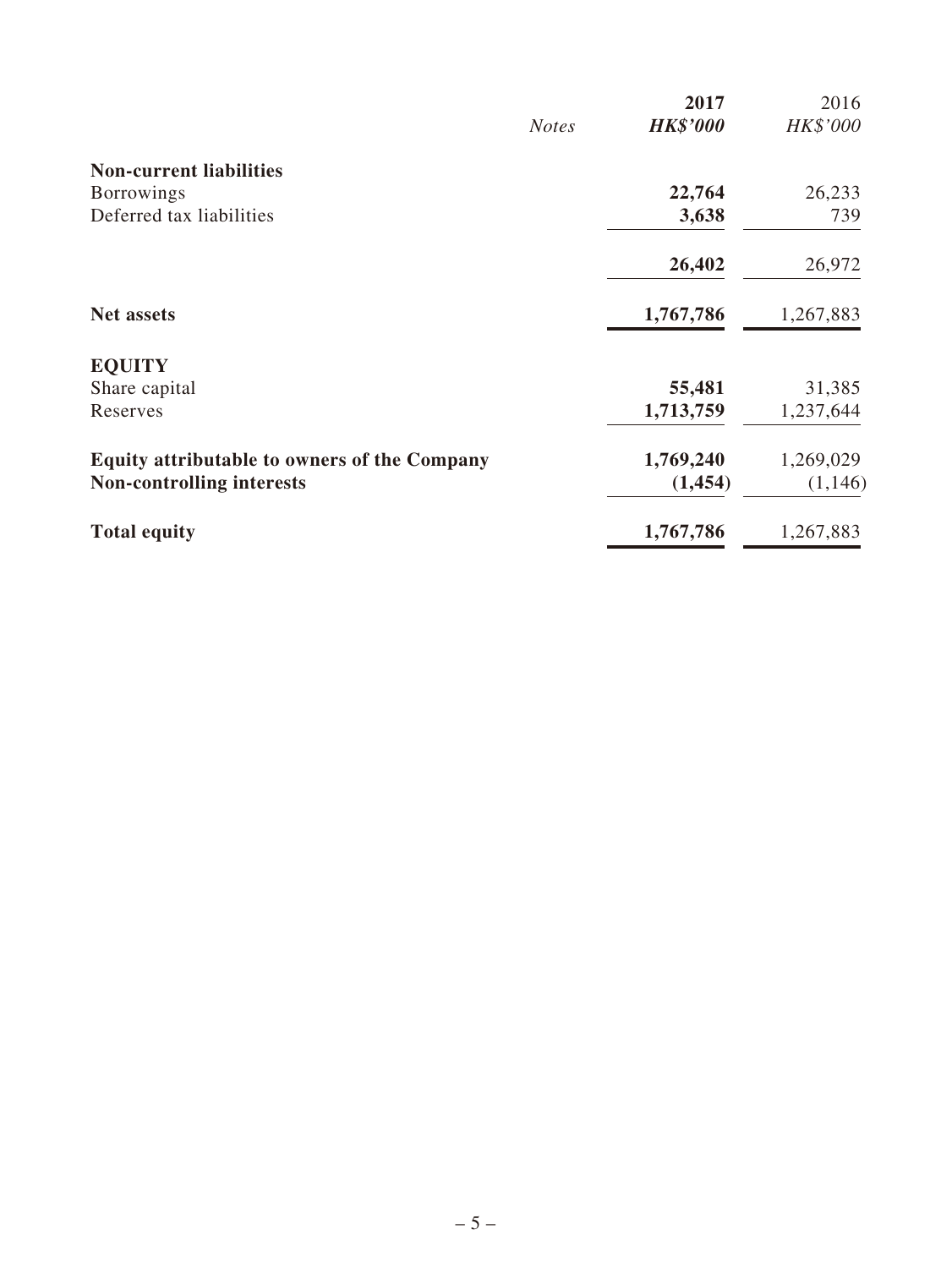# **CONSOLIDATED STATEMENT OF CHANGES IN EQUITY**

*For the year ended 30 June 2017*

|                                                                                                                                                      | Equity attributable to owners of the Company |                                         |                                    |                                               |                                    |                              |                                 |                          |                                              |                             |
|------------------------------------------------------------------------------------------------------------------------------------------------------|----------------------------------------------|-----------------------------------------|------------------------------------|-----------------------------------------------|------------------------------------|------------------------------|---------------------------------|--------------------------|----------------------------------------------|-----------------------------|
|                                                                                                                                                      | Share<br>capital<br>HK\$'000                 | Share<br>premium<br>account<br>HK\$'000 | Translation<br>reserve<br>HK\$'000 | Share-based<br>payment<br>reserve<br>HK\$'000 | Revaluation<br>reserve<br>HK\$'000 | Other<br>reserve<br>HK\$'000 | Retained<br>profits<br>HK\$'000 | Total<br>HK\$'000        | Non-<br>controlling<br>interests<br>HK\$'000 | Total<br>equity<br>HK\$'000 |
| At 1 July 2015                                                                                                                                       | 27,185                                       | 1,050,559                               | (4,064)                            | 8,082                                         | 1,234                              | 4,377                        | 154,535                         | 1,241,908                | (557)                                        | 1,241,351                   |
| Shares issued upon placing<br>Share issue expense<br>Equity-settled share-based payments<br>Lapse of share options                                   | 4,200                                        | 58,800<br>(715)                         | $\overline{a}$                     | 5,790<br>(2,798)                              |                                    |                              | 2,798                           | 63,000<br>(715)<br>5,790 | $\overline{\phantom{a}}$                     | 63,000<br>(715)<br>5,790    |
| <b>Transactions with owners</b>                                                                                                                      | 4,200                                        | 58,085                                  | $\qquad \qquad -$                  | 2,992                                         |                                    |                              | 2,798                           | 68,075                   | $\overline{\phantom{a}}$                     | 68,075                      |
| Loss for the year                                                                                                                                    |                                              |                                         |                                    |                                               |                                    |                              | (41,259)                        | (41,259)                 | (589)                                        | (41, 848)                   |
| Other comprehensive income:<br>Net fair value loss on available-for-sale<br>financial assets<br>Reclassified from equity to profit or loss on        |                                              |                                         |                                    |                                               | (6,200)                            |                              |                                 | (6,200)                  |                                              | (6,200)                     |
| significant decline in fair value of available-<br>for-sale financial assets                                                                         |                                              |                                         |                                    |                                               | 1,055                              |                              |                                 | 1,055                    |                                              | 1,055                       |
| Reclassified from equity to profit or loss on<br>disposals of available-for-sale financial assets<br>Release of exchange reserve upon deregistration |                                              |                                         |                                    |                                               | 1,610                              |                              |                                 | 1,610                    |                                              | 1,610                       |
| of a subsidiary                                                                                                                                      |                                              |                                         | 10,409                             |                                               |                                    |                              |                                 | 10,409                   |                                              | 10,409                      |
| Exchange differences arising on translation of<br>foreign operations                                                                                 |                                              |                                         | (6, 569)                           |                                               |                                    |                              |                                 | (6, 569)                 |                                              | (6, 569)                    |
| Total comprehensive income for the year                                                                                                              |                                              |                                         | 3,840                              |                                               | (3,535)                            |                              | (41,259)                        | (40, 954)                | (589)                                        | (41, 543)                   |
| At 30 June 2016                                                                                                                                      | 31,385                                       | 1,108,644                               | (224)                              | 11,074                                        | (2,301)                            | 4,377                        | 116,074                         | 1,269,029                | (1,146)                                      | 1,267,883                   |

|                                                                                                                          | Equity attributable to owners of the Company |                                                       |                                           |                                                      |                                           |                                     |                                        |                          |                                                            |                                    |
|--------------------------------------------------------------------------------------------------------------------------|----------------------------------------------|-------------------------------------------------------|-------------------------------------------|------------------------------------------------------|-------------------------------------------|-------------------------------------|----------------------------------------|--------------------------|------------------------------------------------------------|------------------------------------|
|                                                                                                                          | <b>Share</b><br>capital<br><b>HK\$'000</b>   | <b>Share</b><br>premium<br>account<br><b>HK\$'000</b> | Translation<br>reserve<br><b>HK\$'000</b> | Share-based<br>payment<br>reserve<br><b>HK\$'000</b> | Revaluation<br>reserve<br><b>HK\$'000</b> | Other<br>reserve<br><b>HK\$'000</b> | Retained<br>profits<br><b>HK\$'000</b> | Total<br><b>HK\$'000</b> | Non-<br>controlling<br><i>interests</i><br><b>HK\$'000</b> | Total<br>equity<br><b>HK\$'000</b> |
| At 1 July 2016                                                                                                           | 31,385                                       | 1,108,644                                             | (224)                                     | 11,074                                               | (2,301)                                   | 4,377                               | 116,074                                | 1,269,029                | (1,146)                                                    | 1,267,883                          |
| Acquisition of a subsidiary                                                                                              | 24,096                                       | 459,623                                               |                                           |                                                      |                                           |                                     |                                        | 483,719                  |                                                            | 483,719                            |
| <b>Transactions with owners</b>                                                                                          | 24,096                                       | 459,623                                               |                                           |                                                      |                                           |                                     |                                        | 483,719                  |                                                            | 483,719                            |
| Profit for the year<br>Other comprehensive income:                                                                       |                                              |                                                       |                                           |                                                      |                                           |                                     | 7,106                                  | 7,106                    | (308)                                                      | 6,798                              |
| Net fair value gain on available-for-sale financial assets<br>Reclassified from equity to profit or loss on disposals of |                                              |                                                       |                                           |                                                      | 9,936                                     |                                     | ۰                                      | 9,936                    |                                                            | 9,936                              |
| available-for-sale financial assets<br>Exchange differences arising on translation of                                    |                                              |                                                       |                                           |                                                      | (865)                                     |                                     |                                        | (865)                    |                                                            | (865)                              |
| foreign operations                                                                                                       |                                              |                                                       | 315                                       |                                                      |                                           |                                     |                                        | 315                      |                                                            | 315                                |
| Total comprehensive income for the year                                                                                  |                                              |                                                       | 315                                       | ۰                                                    | 9,071                                     | $\overline{a}$                      | 7,106                                  | 16,492                   | (308)                                                      | 16,184                             |
| At 30 June 2017                                                                                                          | 55,481                                       | 1,568,267                                             | 91                                        | 11,074                                               | 6,770                                     | 4,377                               | 123,180                                | 1,769,240                | (1,454)                                                    | 1,767,786                          |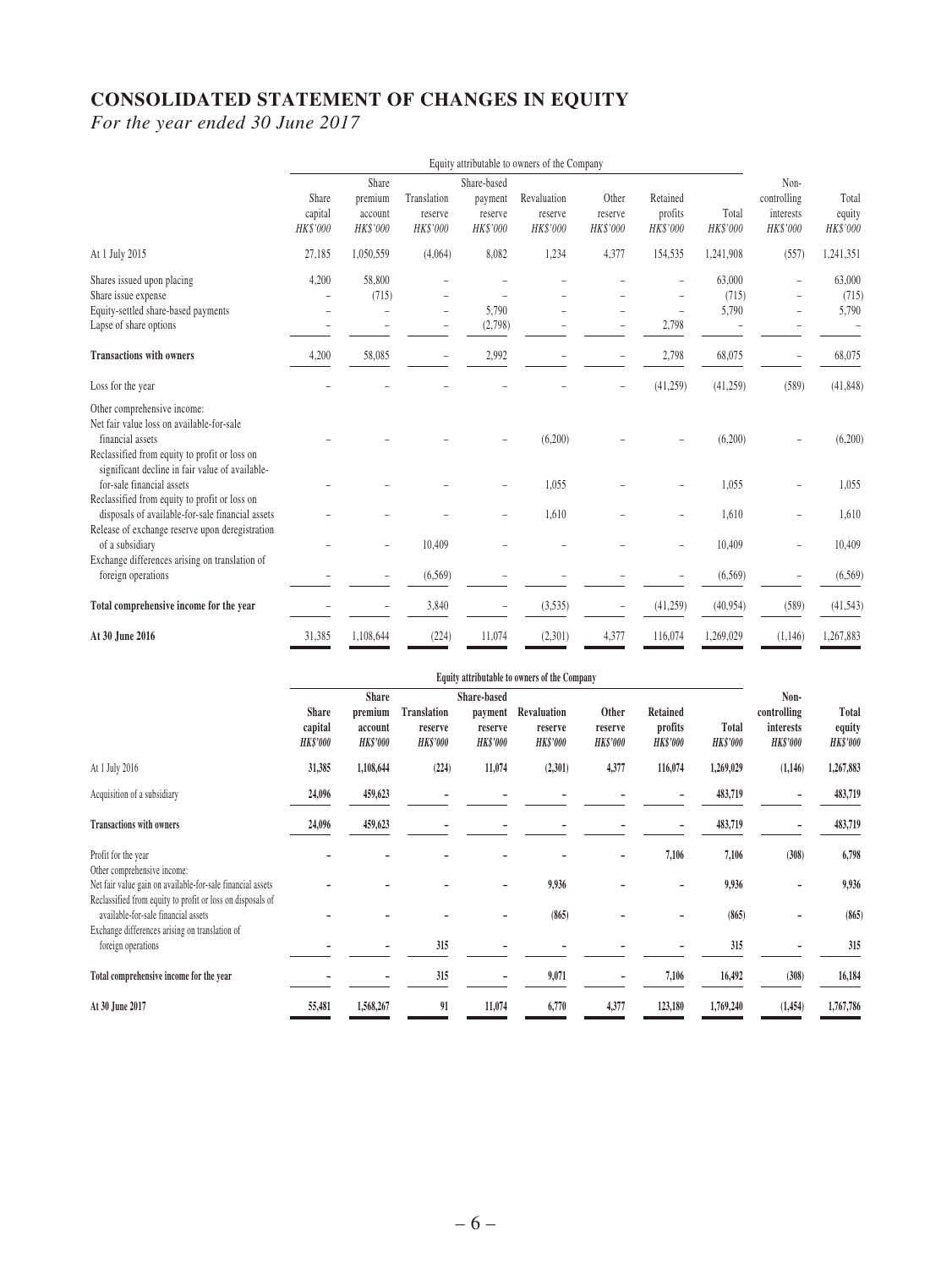#### **NOTES TO THE FINANCIAL STATEMENTS**

*For the year ended 30 June 2017*

#### **1. GENERAL INFORMATION**

Winfull Group Holdings Limited (the "Company") is an exempted company with limited liability under the Companies Law (2001 Second Revision) of the Cayman Islands. The address of its registered office is Cricket Square, Hutchins Drive, P.O. Box 2681, Grand Cayman KY1-1111, Cayman Islands and its principal place of business is Unit A, 6/F, 9 Queen's Road Central, Hong Kong. The Company's issued shares have been listed on the Main Board of The Stock Exchange of Hong Kong Limited (the "Stock Exchange") since 2 December 2010.

The principal activity of the Company is investment holding. During the year, the Group was principally engaged in the property investment and trading, property development and provision of renovation services. There were no significant changes in the Group's operation during the year.

The consolidated financial statements have been prepared in accordance with Hong Kong Financial Reporting Standards ("HKFRSs") which collective term includes all applicable individual Hong Kong Financial Reporting Standards, Hong Kong Accounting Standards ("HKASs") and Interpretations issued by the Hong Kong Institute of Certified Public Accountants (the "HKICPA"). The consolidated financial statements also include the applicable disclosure requirements of the Hong Kong Companies Ordinance and the Rules Governing the Listing of Securities on the Stock Exchange.

The consolidated financial statements are presented in Hong Kong Dollars ("HK\$"), which is also the functional currency of the Company and all values are rounded to the nearest thousand ("HK\$'000") unless otherwise stated.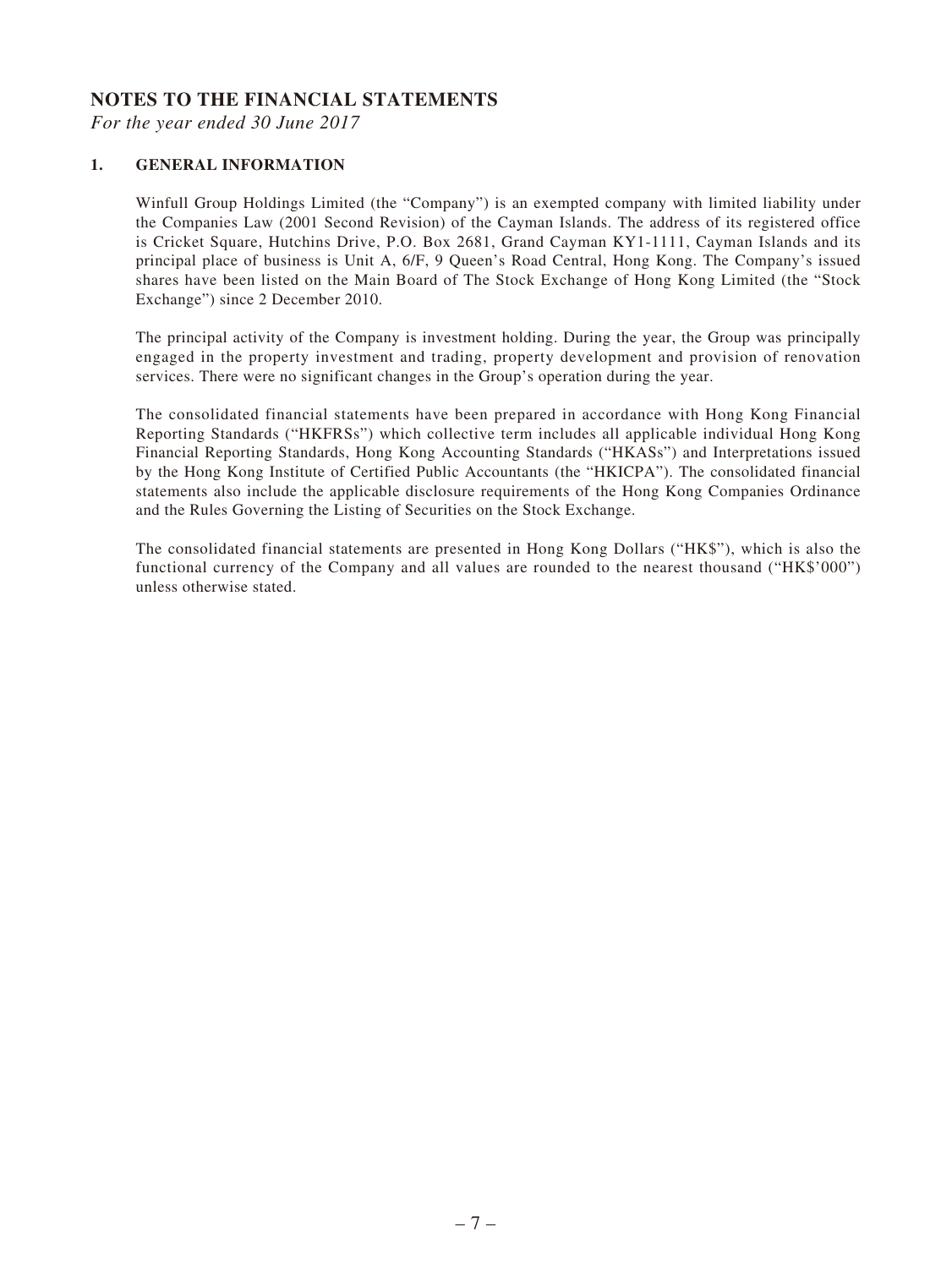#### **2. ADOPTION OF NEW AND AMENDED HKFRSs**

#### **2.1 Adoption of new and amended HKFRSs**

In the current year, the Group has applied for the first time the following new standards, amendments and interpretations issued by the HKICPA, which are relevant to and effective for the Group's financial statements for the annual period beginning on 1 July 2016:

| Annual Improvements 2012-2014 Cycle                       |
|-----------------------------------------------------------|
| Disclosure Initiative                                     |
| Clarification of Acceptable Methods of Depreciation and   |
| Amortisation                                              |
| Equity Method in Separate Financial Statements            |
|                                                           |
| Investment Entities: Applying the Consolidation Exception |
|                                                           |

Except as explained below, the adoption of these amendments has no material impact on the Group's financial statements.

#### *Amendments to HKAS 1 – Disclosure Initiative*

The amendments are designed to encourage entities to use judgement in the application of HKAS 1 when considering the layout and content of their financial statements.

An entity's share of other comprehensive income from equity accounted interests in associates and joint ventures will be split between those items that will and will not be reclassified to profit or loss, and presented in aggregate as a single line item within those two groups.

#### *Amendments to HKAS 16 and HKAS 38 – Clarification of Acceptable Methods of Depreciation and Amortisation*

The amendments to HKAS 16 prohibit the use of a revenue-based depreciation method for items of property, plant and equipment. The amendments to HKAS 38 introduce a rebuttable presumption that amortisation based on revenue is not appropriate for intangible assets. This presumption can be rebutted if either the intangible asset is expressed as a measure of revenue or revenue and the consumption of the economic benefits of the intangible asset are highly correlated.

#### *Amendments to HKAS 27 – Equity Method in Separate Financial Statements*

The amendments allow an entity to apply the equity method in accounting for its investments in subsidiaries, joint ventures and associates in its separate financial statements.

#### *Amendments to HKFRS 10, HKFRS 12 and HKAS 28 – Investment Entities: Applying the Consolidation Exception*

The amendments clarify that the exemption from preparing consolidated financial statements for an intermediate parent entity is available to a subsidiary of an investment entity (including investment entities that account for their subsidiaries at fair value rather than consolidating them). An investment entity parent will consolidate a subsidiary only when the subsidiary is not itself an investment entity and the subsidiary's main purpose is to provide services that relate to the investment entity's investment activities. A non-investment entity applying the equity method to an associate or joint venture that is an investment entity may retain the fair value measurements that associate or joint venture used for its subsidiaries. An investment entity that prepares financial statements in which all its subsidiaries are measured at fair value through profit or loss should provide the disclosures related to investment entities as required by HKFRS 12.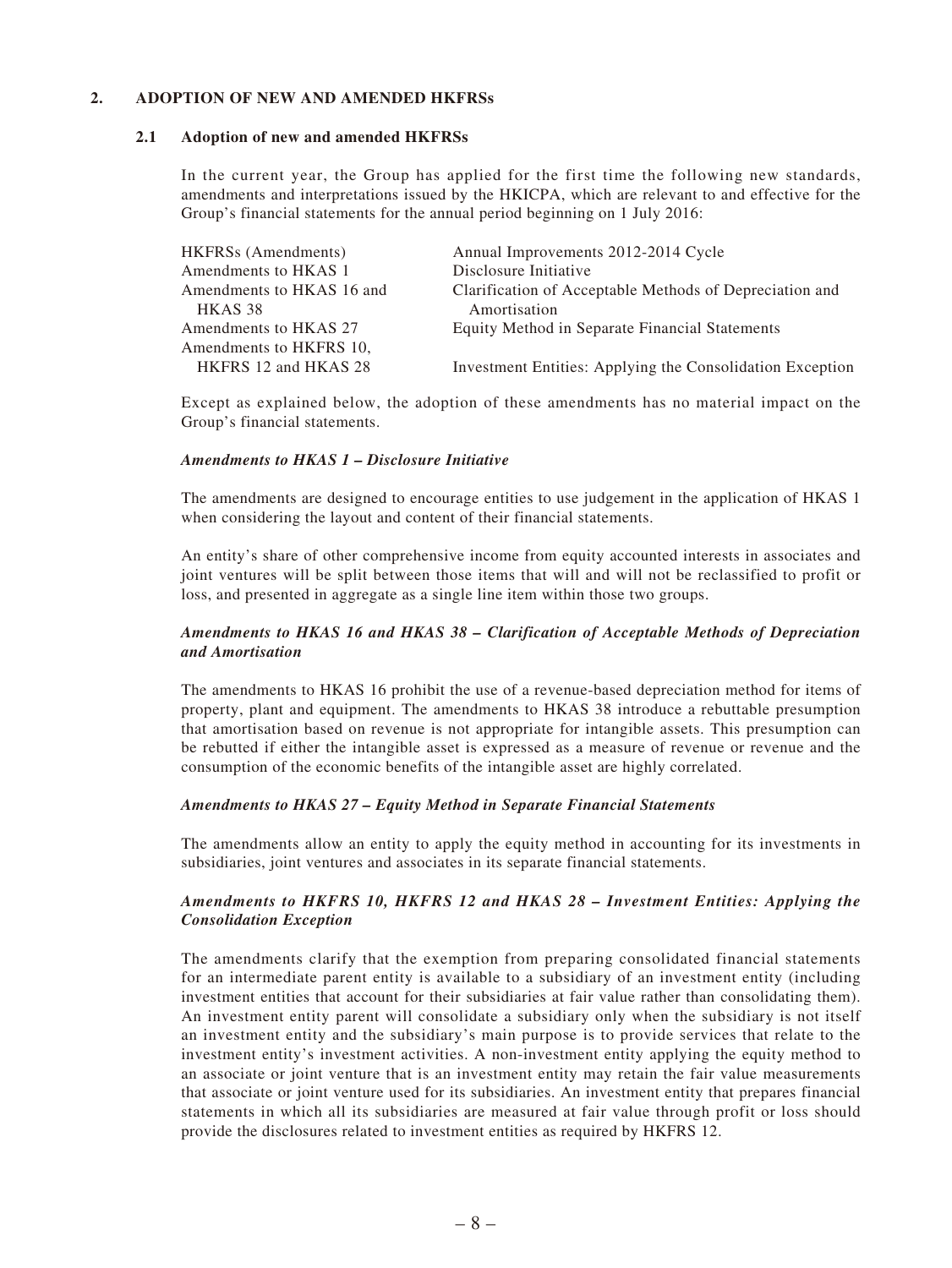#### **2.2 New and amended HKFRSs that have been issued but are not yet effective**

At the date of authorisation of these financial statements, certain new and amended HKFRSs have been published but are not yet effective, and have not been adopted early by the Group. The directors of the Company anticipate that all of the pronouncements will be adopted in the Group's accounting policy for the first period beginning after the effective date of the pronouncement. Information on new and amended HKFRSs that are expected to have impact on the Group's accounting policies is provided below. Certain new and amended HKFRSs have been issued but are not expected to have a material impact of the Group's financial statements.

| Amendments to HKAS 7       | Disclosure Initiative $1$                                  |
|----------------------------|------------------------------------------------------------|
| Amendments to HKFRS 10 and | Sale or Contribution of Assets between an Investor and its |
| HKAS <sub>28</sub>         | Associate or Joint Venture <sup>4</sup>                    |
| <b>HKFRS 9 (2014)</b>      | Financial Instruments <sup>2</sup>                         |
| HKFRS 15                   | Revenue from Contracts with Customers <sup>2</sup>         |
| HKFRS 16                   | Leases $3$                                                 |

1 Effective for annual periods beginning on or after 1 January 2017

- 2 Effective for annual periods beginning on or after 1 January 2018
- 3 Effective for annual periods beginning on or after 1 January 2019
- 4 No mandatory effective date yet determined but is available for early adoption

#### *Amendments to HKAS 7 – Disclosure Initiative*

The amendments to HKAS 7 require disclosures that enable users of financial statements to evaluate changes in liabilities arising from financing activities, including both changes arising from cash flows and non-cash changes. The amendments will result in additional disclosures to be provided in the financial statements.

#### *Amendments to HKFRS 10 and HKAS 28 – Sale or Contribution of Assets between an Investor and its Associate or Joint Venture*

The amendments clarify the extent of gains or losses to be recognised when an entity sells or contributes assets to its associate or joint venture. When the transaction involves a business the gain or loss is recognised in full, conversely when the transaction involves assets that do not constitute a business the gain or loss is recognised only to the extent of the unrelated investors' interests in the joint venture or associate.

#### *HKFRS 9 (2014) – Financial Instruments*

HKFRS 9 (2014) introduces new requirements for the classification and measurement of financial assets. Debt instruments that are held within a business model whose objective is to hold assets in order to collect contractual cash flows (the business model test) and that have contractual terms that give rise to cash flows that are solely payments of principal and interest on the principal amount outstanding (the contractual cash flow characteristics test) are generally measured at amortised cost. Debt instruments that meet the contractual cash flow characteristics test are measured at fair value through other comprehensive income ("FVTOCI") if the objective of the entity's business model is both to hold and collect the contractual cash flows and to sell the financial assets. Entities may make an irrevocable election at initial recognition to measure equity instruments that are not held for trading at FVTOCI. All other debt and equity instruments are measured at fair value through profit or loss ("FVTPL").

HKFRS 9 (2014) includes a new expected loss impairment model for all financial assets not measured at FVTPL replacing the incurred loss model in HKAS 39 and new general hedge accounting requirements to allow entities to better reflect their risk management activities in the financial statements.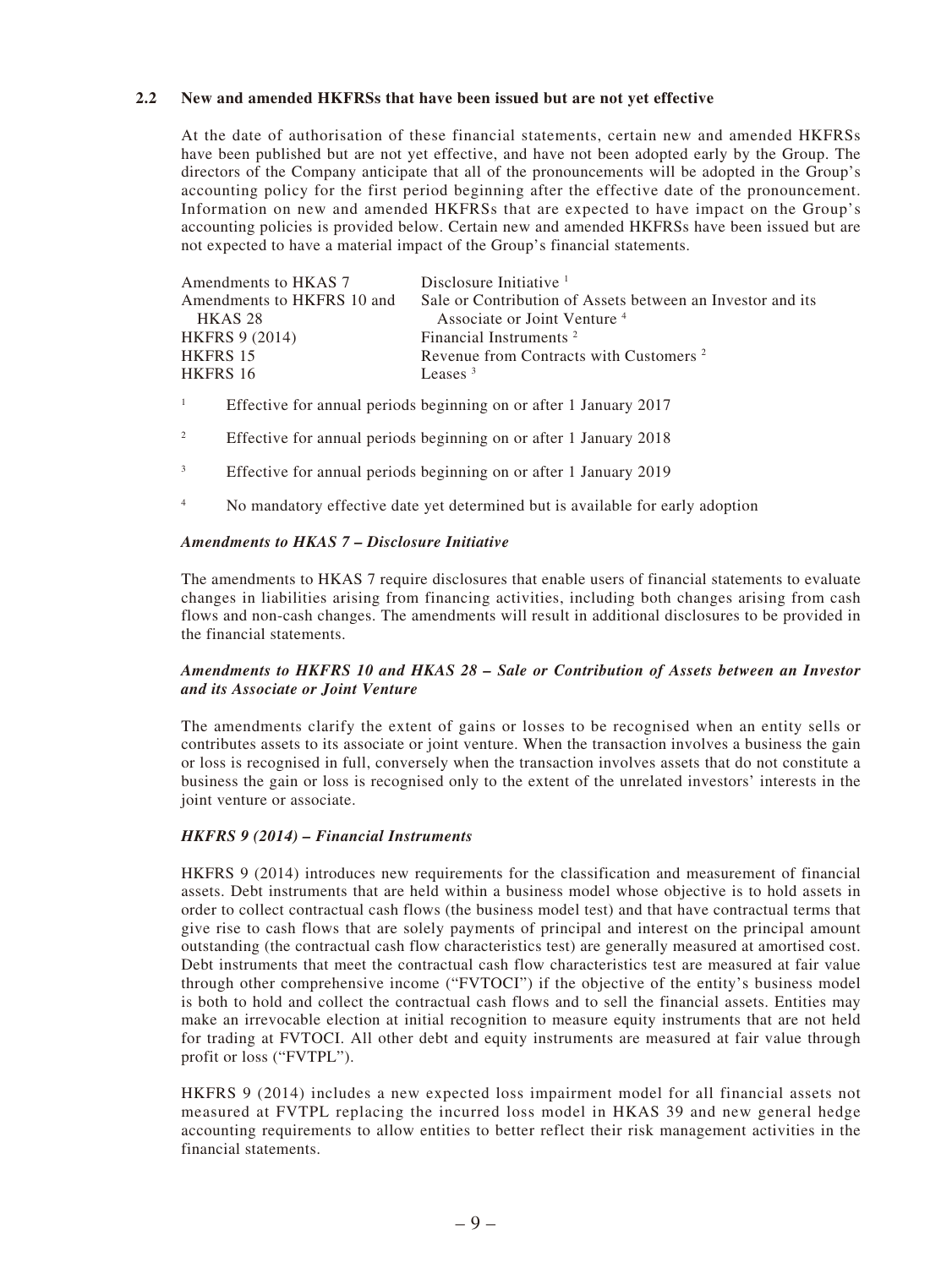HKFRS 9 (2014) carries forward the recognition, classification and measurement requirements for financial liabilities from HKAS 39, except for financial liabilities designated at, FVTPL where the amount of change in fair value attributable to change in credit risk of the liability is recognised in other comprehensive income unless that would create or enlarge an accounting mismatch. In addition, HKFRS 9 (2014) retains the requirements in HKAS 39 for derecognition of financial assets and financial liabilities.

#### *HKFRS 15 – Revenue from Contracts with Customers*

The new standard establishes a single revenue recognition framework. The core principle of the framework is that an entity should recognise revenue to depict the transfer of promised goods or services to customers in an amount that reflects the consideration to which the entity expects to be entitled in exchange for those goods and services. HKFRS 15 supersedes existing revenue recognition guidance including HKAS 18 Revenue, HKAS 11 Construction Contracts and related interpretations.

HKFRS 15 requires the application of a 5-step approach to revenue recognition:

- Step 1: Identify the contract(s) with a customer
- Step 2: Identify the performance obligations in the contract
- Step 3: Determine the transaction price
- Step 4: Allocate the transaction price to each performance obligation
- Step 5: Recognise revenue when each performance obligation is satisfied

HKFRS 15 includes specific guidance on particular revenue related topics that may change the current approach taken under HKFRS. The standard also significantly enhances the qualitative and quantitative disclosures related to revenue.

In June 2016, the HKIPCA issued amendments to HKFRS 15 to address the implementation issues on identifying performance obligations, application guidance on principal versus agent and licenses of intellectual property, and transition.

#### *HKFRS 16 – Leases*

HKFRS 16, which upon the effective date will supersede HKAS 17 Leases, introduces a single lessee accounting model and requires a lessee to recognise assets and liabilities for all leases with a term of more than 12 months, unless the underlying asset is of low value. Specifically, under HKFRS 16, a lessee is required to recognise a right-of-use asset representing its right to use the underlying leased asset and a lease liability representing its obligation to make lease payments. Accordingly, a lessee should recognise depreciation of the right-of-use asset and interest on the lease liability, and also classifies cash repayments of the lease liability into a principal portion and an interest portion and presents them in the consolidated statement of cash flows. Also, the rightof-use asset and the lease liability are initially measured on a present value basis. The measurement includes non-cancellable lease payments and also includes payments to be made in optional periods if the lessee is reasonably certain to exercise an option to extend the lease, or not to exercise an option to terminate the lease. This accounting treatment is significantly different from the lessee accounting for leases that are classified as operating leases under the predecessor standard, HKAS 17. In respect of the lessor accounting, HKFRS 16 substantially carries forward the lessor accounting requirements in HKAS 17. Accordingly, a lessor continues to classify its leases as operating leases or finance leases, and to account for those two types of leases differently.

Save as the main changes described above, the Group is in the process of making an assessment of the potential impact of these new and amended HKFRSs and the directors are not yet in a position to quantify the effects on the Group's financial statements.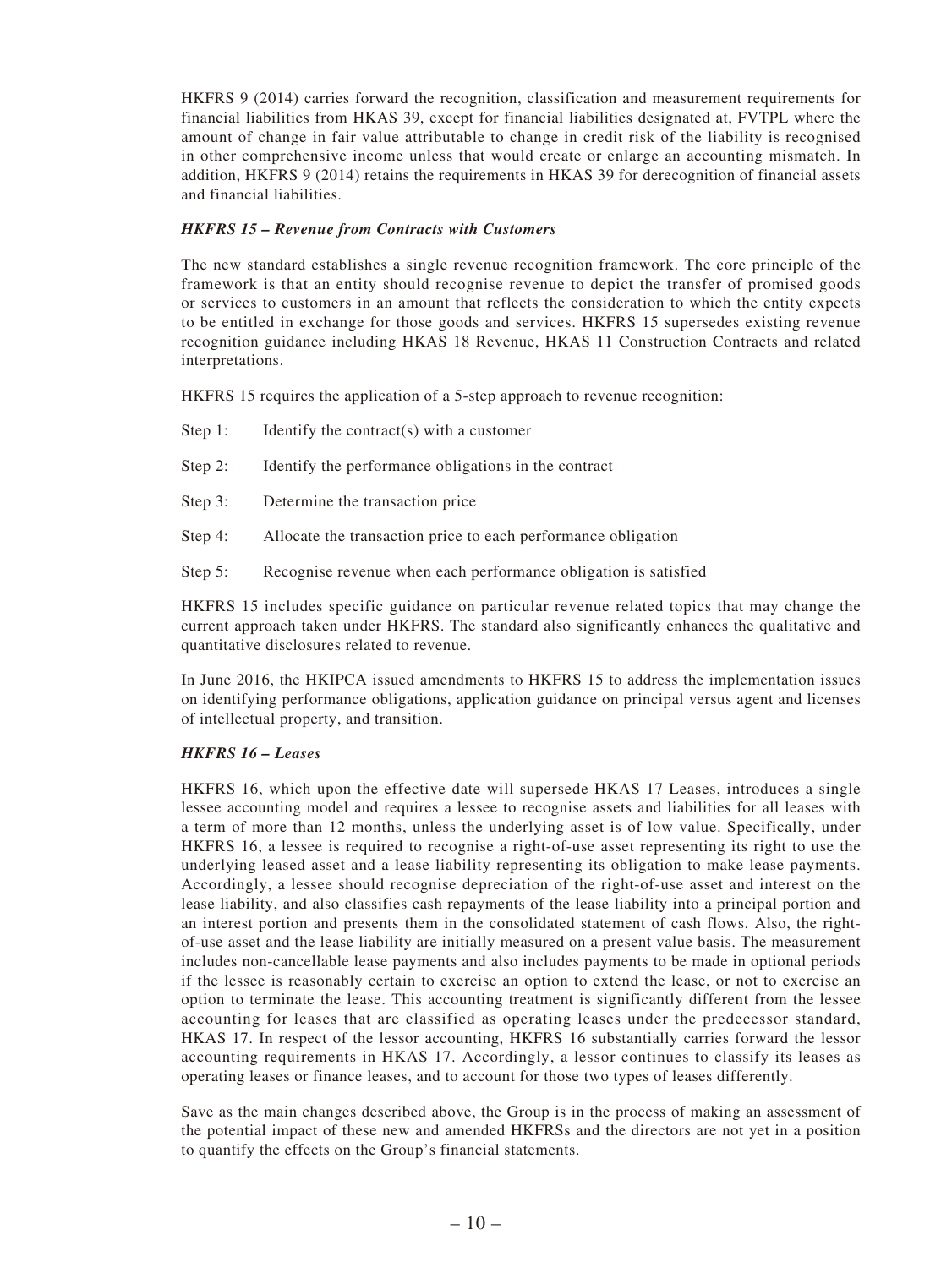#### **3. SEGMENT INFORMATION**

The executive directors have identified the Group's three product and service lines as operating segments. These operating segments are monitored and strategic decisions are made on the basis of adjusted segment operating results.

There was no inter-segment sale and transfer during the year (2016: Nil).

|                                                        | 2017                                                                        |                                                                                    |                                                         |                          |  |
|--------------------------------------------------------|-----------------------------------------------------------------------------|------------------------------------------------------------------------------------|---------------------------------------------------------|--------------------------|--|
|                                                        | <b>Property</b><br><b>Development</b><br><b>Business</b><br><b>HK\$'000</b> | <b>Property</b><br>Investment<br>and Trading<br><b>Business</b><br><b>HK\$'000</b> | <b>Renovation</b><br><b>Business</b><br><b>HK\$'000</b> | Total<br><b>HK\$'000</b> |  |
| Reportable segment revenue:<br>From external customers |                                                                             | 17,536                                                                             | 976                                                     | 18,512                   |  |
| Reportable segment profit/(loss)                       | (489)                                                                       | 23,157                                                                             | 7                                                       | 22,675                   |  |
| Bank interest income<br>Depreciation                   |                                                                             | 14<br>359                                                                          | 8                                                       | 14<br>367                |  |
| Fair value gain on investment properties               |                                                                             | 9,077                                                                              |                                                         | 9,077                    |  |
| Reportable segment assets                              | 554,478                                                                     | 1,253,423                                                                          | 867                                                     | 1,808,768                |  |
| Additions to non-current assets                        |                                                                             | 665,800                                                                            |                                                         | 665,800                  |  |
| Reportable segment liabilities                         | 326,765                                                                     | 112,634                                                                            | 23                                                      | 439,422                  |  |

|                                          | 2016                                       |                                            |                                                  |                   |  |
|------------------------------------------|--------------------------------------------|--------------------------------------------|--------------------------------------------------|-------------------|--|
|                                          | Property                                   | Property<br>Investment                     |                                                  |                   |  |
|                                          | Development<br><b>Business</b><br>HK\$'000 | and Trading<br><b>Business</b><br>HK\$'000 | Renovation<br><b>Business</b><br><b>HK\$'000</b> | Total<br>HK\$'000 |  |
| Reportable segment revenue:              |                                            |                                            |                                                  |                   |  |
| From external customers                  |                                            | 8,950                                      | 2,657                                            | 11,607            |  |
| Reportable segment profit/(loss)         | (11, 115)                                  | (10, 604)                                  | 198                                              | (21, 521)         |  |
| Bank interest income                     |                                            |                                            |                                                  |                   |  |
| Depreciation                             |                                            | 392                                        | 3                                                | 395               |  |
| Fair value loss on investment properties |                                            | 16,858                                     |                                                  | 16,858            |  |
| Write-down of properties held for        |                                            |                                            |                                                  |                   |  |
| trading to its net realisable value      |                                            | 4,575                                      |                                                  | 4,575             |  |
| Loss on deregistration of a subsidiary   | 10,409                                     |                                            |                                                  | 10,409            |  |
| Reportable segment assets                | 531,807                                    | 529,016                                    | 1,159                                            | 1,061,982         |  |
| Additions to non-current assets          |                                            | 196,910                                    |                                                  | 196,910           |  |
| Reportable segment liabilities           | 218,960                                    | 52,439                                     | 322                                              | 271,721           |  |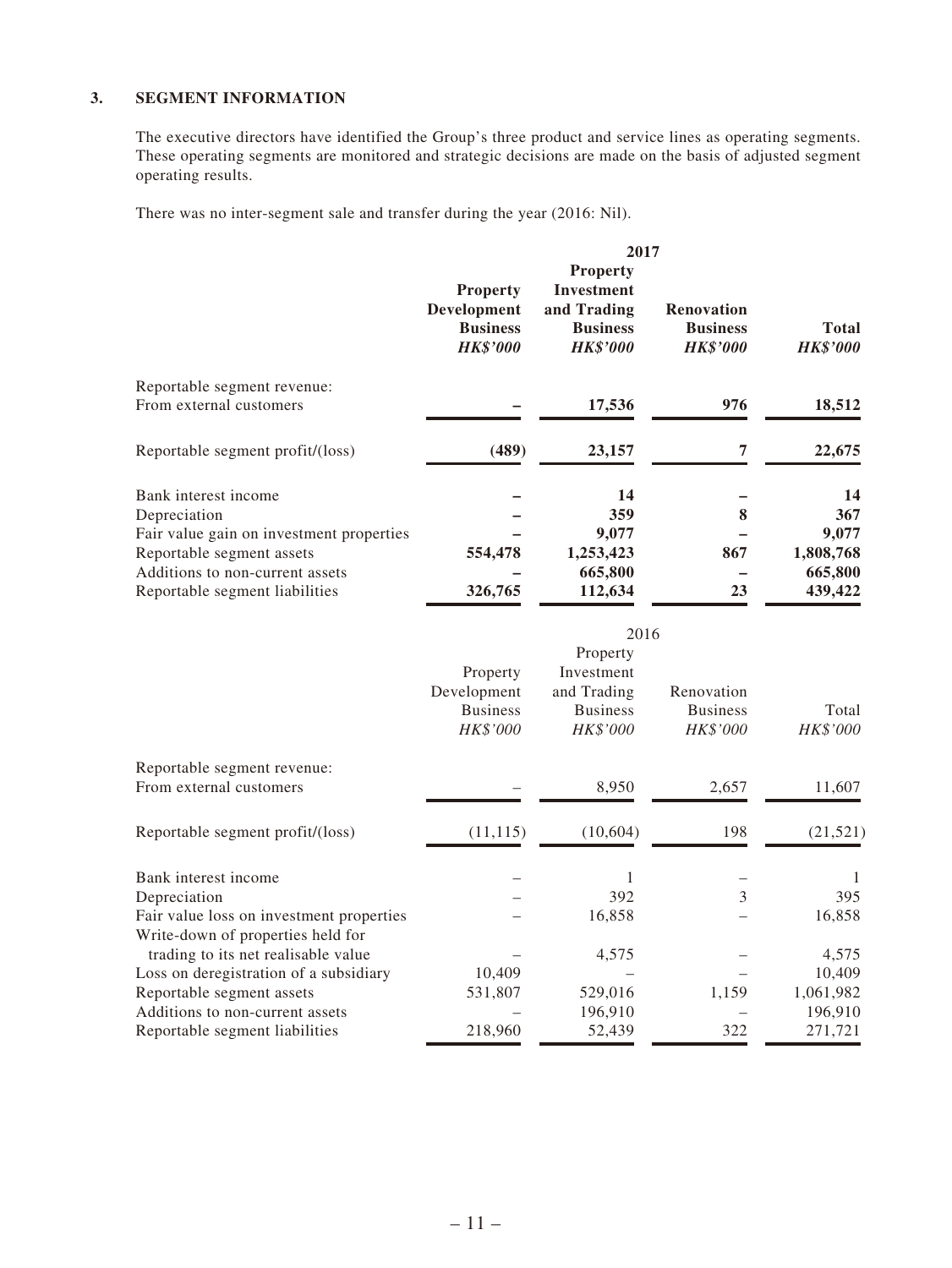The totals presented for the Group's operating segments reconcile to the Group's key financial figures as presented in the financial statements as follows:

|                                                                       | 2017<br><b>HK\$'000</b> | 2016<br>HK\$'000 |
|-----------------------------------------------------------------------|-------------------------|------------------|
| Revenue                                                               |                         |                  |
| Reportable segment revenue                                            | 18,512                  | 11,607           |
| Consolidated revenue                                                  | 18,512                  | 11,607           |
| Profit before income tax                                              |                         |                  |
| Reportable segment profit/(loss)                                      | 22,675                  | (21, 521)        |
| Reclassified from equity to profit or loss on disposals of available- |                         |                  |
| for-sale financial assets                                             | 865                     | (1,610)          |
| Reclassified from equity to profit or loss on significant decline in  |                         |                  |
| fair value of available-for-sale financial assets                     |                         | (1,055)          |
| Interest income                                                       | 4,233                   | 6,023            |
| Dividend income                                                       | 498                     | 571              |
| Exchange losses, net                                                  | (1, 422)                | (7, 720)         |
| Equity-settled share-based payments                                   |                         | (5,790)          |
| Corporate salaries and allowances                                     | (10, 940)               | (4, 554)         |
| Corporate professional fees                                           | (3,826)                 |                  |
| Depreciation on corporate property, plant and equipment               | (12)                    | (420)            |
| Corporate rent and rates                                              | (1,695)                 | (2,965)          |
| Unallocated corporate income                                          |                         | 650              |
| Unallocated corporate expenses                                        | (2, 258)                | (2, 481)         |
| Consolidated profit/(loss) before income tax                          | 8,118                   | (40, 872)        |
| <b>Assets</b>                                                         |                         |                  |
| Reportable segment assets                                             | 1,808,768               | 1,061,982        |
| Available-for-sale financial assets                                   | 80,360                  | 50,964           |
| Financial assets at fair value through profit or loss                 |                         | 26,824           |
| Corporate cash and bank balances                                      | 315,114                 | 399,907          |
| Pledged bank deposits                                                 | 26,309                  |                  |
| Amounts due from a joint venture                                      | 11                      | 20               |
| Other corporate assets                                                | 740                     | 1,044            |
| Consolidated total assets                                             | 2,231,302               | 1,540,741        |
| <b>Liabilities</b>                                                    |                         |                  |
| Reportable segment liabilities                                        | 439,422                 | 271,721          |
| Corporate bank borrowings                                             | 23,276                  |                  |
| Other corporate liabilities                                           | 818                     | 1,137            |
| Consolidated total liabilities                                        | 463,516                 | 272,858          |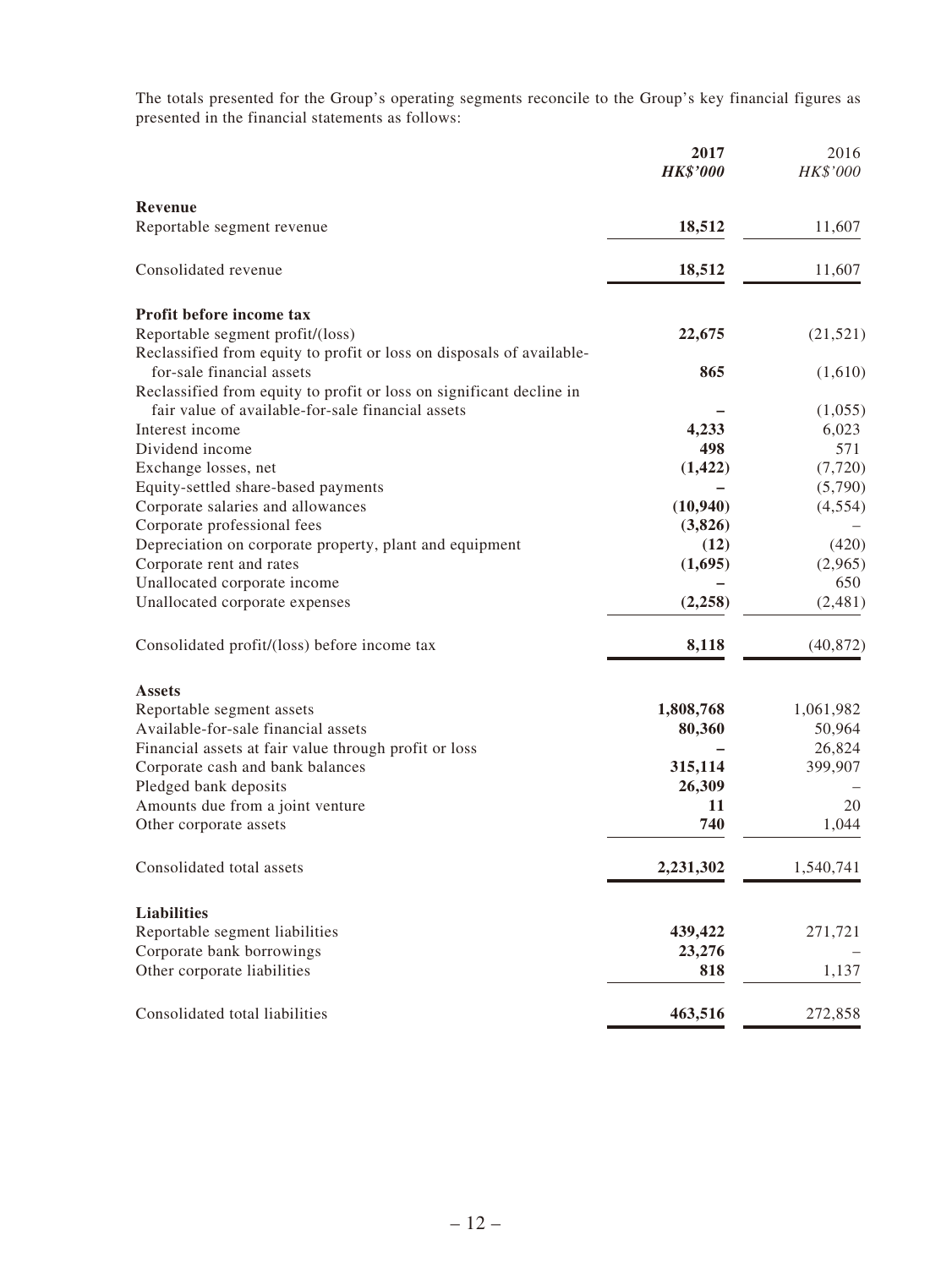The Group's revenue from external customers are all derived from Hong Kong. Non-current assets are located in Hong Kong. The geographical location of customers is based on the location at which the services were provided and the goods were delivered. The geographical location of non-current assets is based on the physical location of the assets.

During the year, there was neither revenue from external customers attributable to the Cayman Islands (domicile) (2016: Nil) nor non-current assets were located in the Cayman Islands (2016: Nil). The country of domicile is the country where the Company was incorporated.

Revenue from the major customers is as follows:

|                            | 2017            | 2016     |
|----------------------------|-----------------|----------|
|                            | <b>HK\$'000</b> | HK\$'000 |
| Customer A <i>(note i)</i> | 5,808           | 5,807    |
| Customer B $(note\ i)$     | 2,768           |          |
| Customer C $(note\ i)$     | 2,493           |          |
| Customer D (note ii)       |                 | 2,416    |
| Customer E <i>(note i)</i> |                 | 2,260    |
|                            | 11,069          | 10,483   |

*Notes:*

(i) derived from the Property Investment and Trading Business.

(ii) derived from the Renovation Business.

#### **4. REVENUE**

The Group's principal activities are disclosed in note 1 to the financial statements. Revenue from the Group's principal activities recognised during the year is as follows:

|                                          | 2017            | 2016     |
|------------------------------------------|-----------------|----------|
|                                          | <b>HK\$'000</b> | HK\$'000 |
| Rental income from investment properties | 17,536          | 8,950    |
| Renovation service income                | 976             | 2,657    |
|                                          | 18,512          | 11,607   |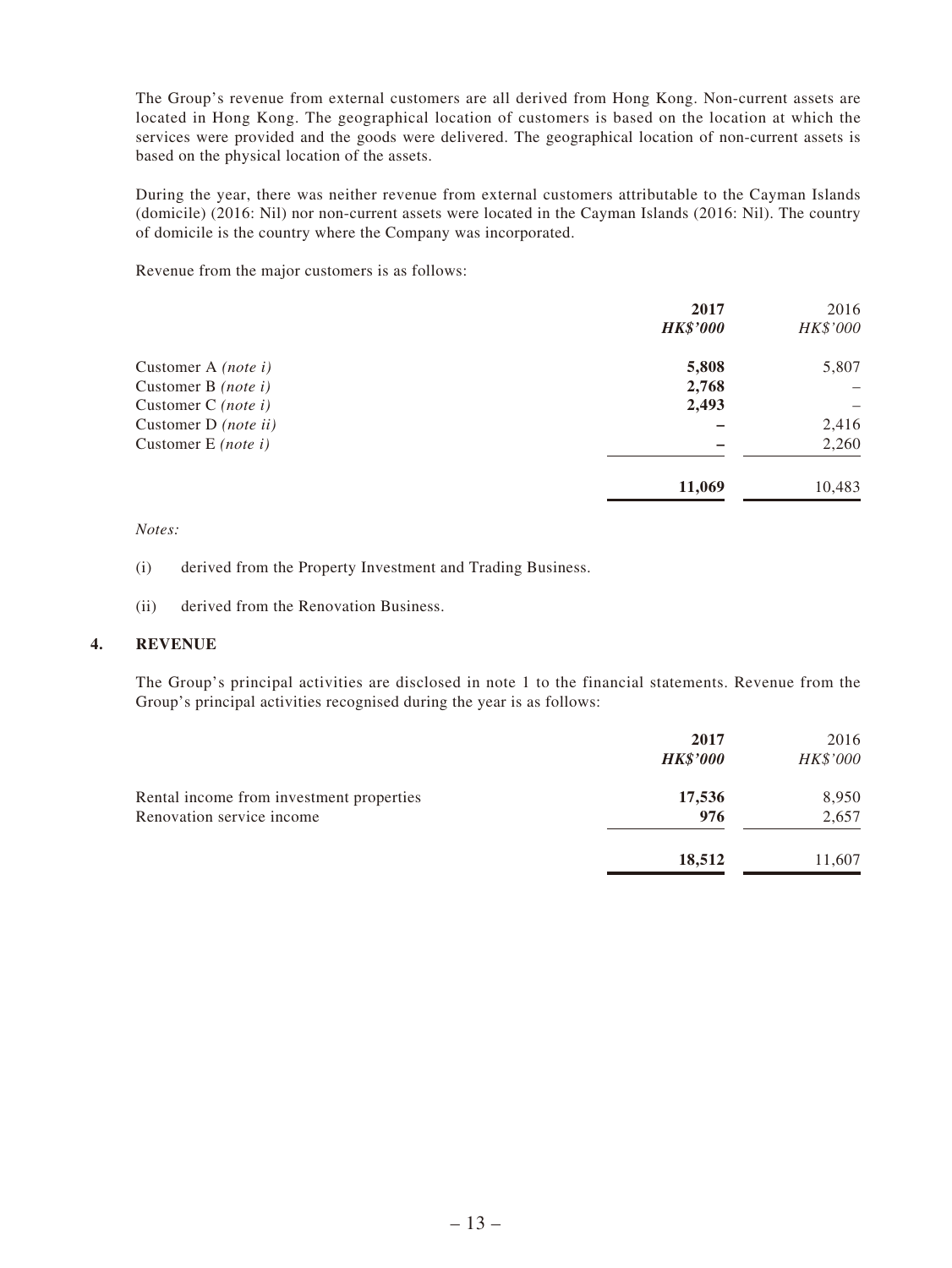#### **5. OTHER INCOME**

|                                                  | 2017            | 2016     |
|--------------------------------------------------|-----------------|----------|
|                                                  | <b>HK\$'000</b> | HK\$'000 |
| Interest income                                  | 4,247           | 6,024    |
| Dividend income                                  | 498             | 571      |
| Rental income from properties held for trading   |                 | 3,481    |
| Reclassified from equity to profit or loss on    |                 |          |
| disposals of available-for-sale financial assets | 865             |          |
| Sundry income                                    | 33              | 658      |
|                                                  | 5,643           | 10.734   |

### **6. PROFIT/(LOSS) BEFORE INCOME TAX**

|                                                               | 2017<br><b>HK\$'000</b> | 2016<br>HK\$'000 |
|---------------------------------------------------------------|-------------------------|------------------|
| Profit/(Loss) before income tax is arrived at after charging/ |                         |                  |
| (crediting) the following:                                    |                         |                  |
| Auditor's remuneration                                        | 450                     | 367              |
| Cost of inventories recognised as expense, including:         |                         |                  |
| Write-down of properties held for trading to its              |                         |                  |
| net realisable value                                          |                         | 4,575            |
| Depreciation                                                  | 379                     | 815              |
| Employee costs                                                | 10,940                  | 10,344           |
| Exchange losses, net                                          | 1,422                   | 7,720            |
| Fair value (gain)/loss on investment properties               | (9,077)                 | 16,858           |
| Loss on deregistration of a subsidiary                        |                         | 10,409           |
| Minimum lease payments under operating lease rentals for      |                         |                  |
| land and buildings                                            | 2,210                   | 3,448            |
| Reclassified from equity to profit or loss on disposals of    |                         |                  |
| available-for-sale financial assets                           |                         | 1,610            |
| Reclassified from equity to profit or loss on significant     |                         |                  |
| decline in fair value of available-for-sale financial assets  |                         | 1,055            |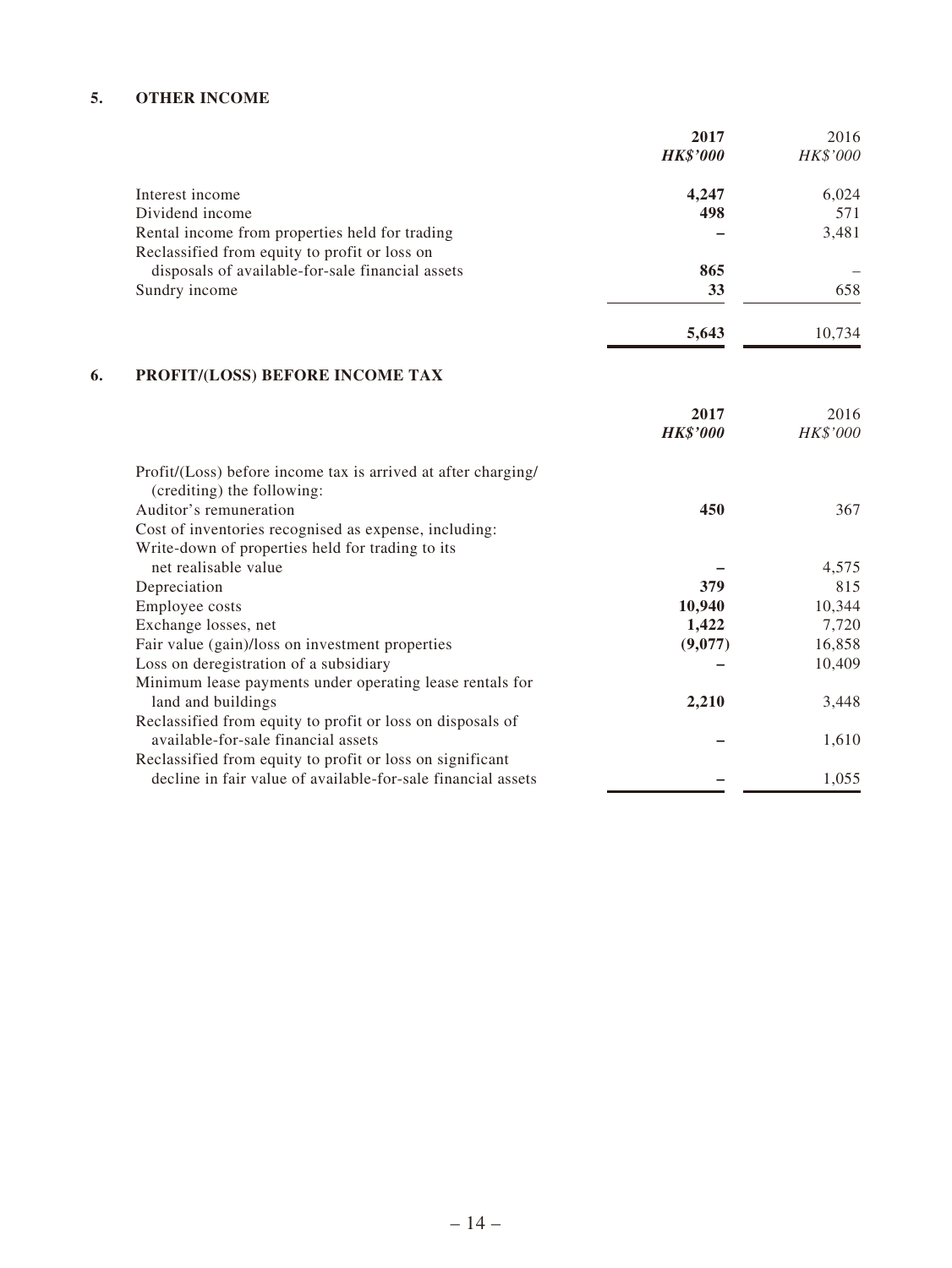#### **7. INCOME TAX EXPENSE**

No Hong Kong profits tax has been provided as the Group had no estimated assessable profits arising in or derived from Hong Kong for the years ended 30 June 2017 and 2016. Taxation for overseas subsidiaries is charged at the appropriate current rates of taxation ruling in the relevant countries.

Income tax in the consolidated income statement is as follows:

|                                           | 2017<br><b>HK\$'000</b> | 2016<br>HK\$'000 |
|-------------------------------------------|-------------------------|------------------|
| <b>Current tax - Hong Kong</b>            |                         |                  |
| Under-provision in respect of prior years | 562                     |                  |
| <b>Current tax – Overseas</b>             |                         |                  |
| Provision for the year                    | 758                     | 562              |
|                                           | 1,320                   | 562              |
| Deferred tax                              |                         | 414              |
| Total income tax expense                  | 1,320                   | 976              |

Reconciliation between tax expense and accounting profit/(loss) at applicable tax rates:

|                                                    | 2017<br><b>HK\$'000</b> | 2016<br>HK\$'000 |
|----------------------------------------------------|-------------------------|------------------|
| Profit/(Loss) before income tax                    | 8,118                   | (40, 872)        |
| Notional tax on profit or loss before income tax,  |                         |                  |
| calculated at the rates applicable to profits/loss |                         |                  |
| in the countries concerned                         | 1,687                   | (6,758)          |
| Tax effect of non-deductible expenses              | 2,049                   | 6,774            |
| Tax effect of non-taxable revenue                  | (4, 428)                | (835)            |
| Tax effect of temporary difference not recognised  | 37                      | 145              |
| Tax effect of unused tax losses not recognised     | 1,413                   | 1,650            |
| Under-provision in prior years                     | 562                     |                  |
| Income tax expense                                 | 1,320                   | 976              |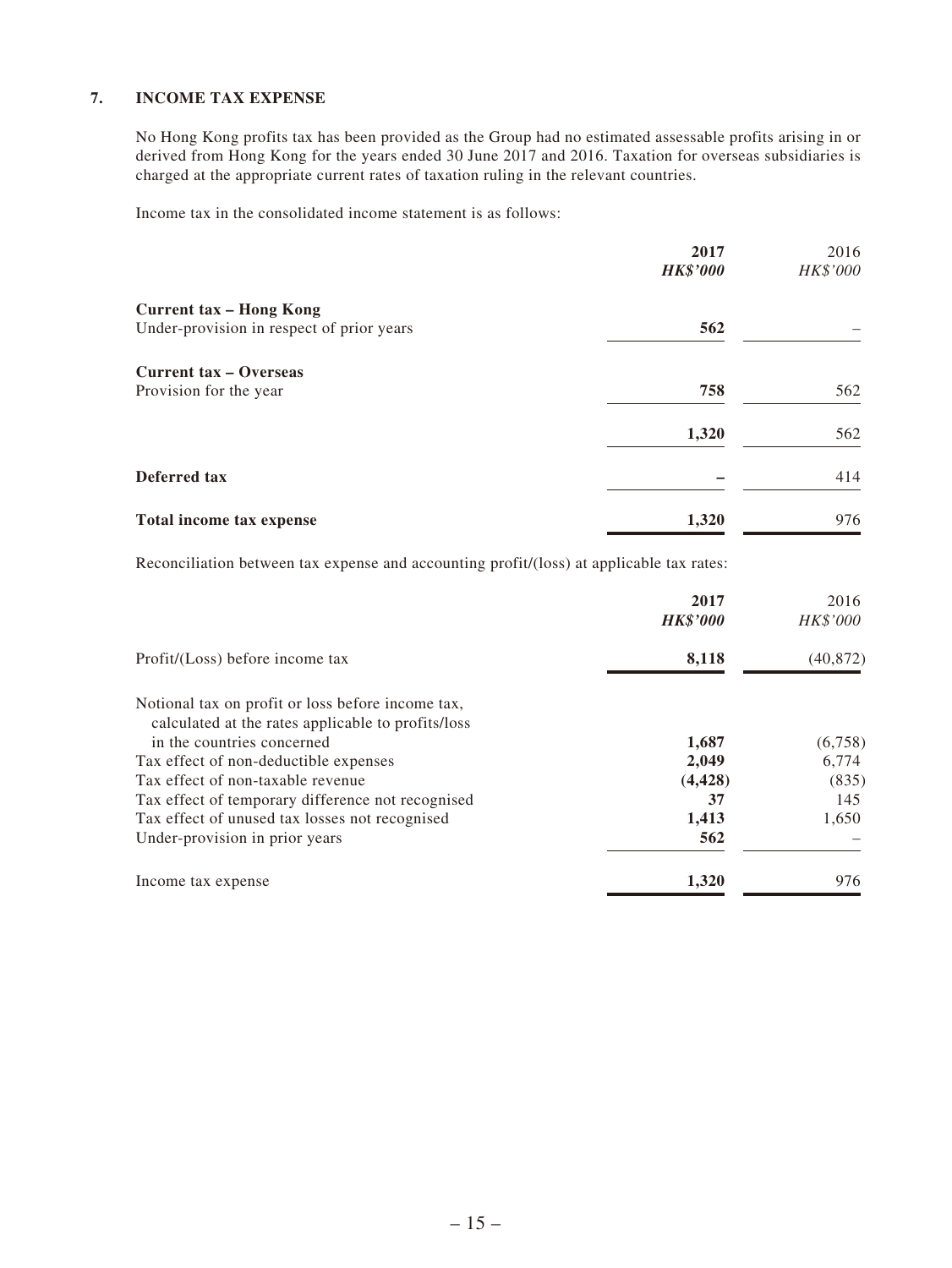#### **8. DIVIDENDS**

The directors do not recommend the payment of final dividend for the year ended 30 June 2017 (2016: Nil).

#### **9. EARNINGS/(LOSS) PER SHARE**

The calculations of basic and diluted earnings/(loss) per share are based on the following data:

|                                                                                                                                                                | 2017<br><b>HK\$'000</b> | 2016<br><i>HK\$'000</i> |
|----------------------------------------------------------------------------------------------------------------------------------------------------------------|-------------------------|-------------------------|
| Profit/(Loss) for the year, attributable to owners of the Company                                                                                              | 7,106                   | (41,259)                |
| <b>Number of shares</b>                                                                                                                                        | 2000                    | 000'                    |
| Weighted average number of ordinary shares for the<br>purpose of basic earnings/(loss) per share<br>Effect of dilutive potential ordinary shares in respect of | 3,395,967               | 2,882,281               |
| the Company's share option scheme                                                                                                                              | 107                     | 7,755                   |
| Weighted average number of shares for the purpose of<br>diluted earnings/(loss) per share                                                                      | 3,396,074               | 2,890,036               |

#### **10. TRADE RECEIVABLES**

The Group generally allowed a credit period of 1 month to its trade customers.

Based on the invoice dates, all trade receivables as at 30 June 2017 and 30 June 2016 were aged within 90 days.

All trade receivables are subject to credit risk exposure. Impairment on trade receivables is recognised when the debts are identified to be irrecoverable.

Based on the due dates, no trade receivables as at 30 June 2017 and 30 June 2016 was past due nor impaired.

As at 30 June 2017, there was no amount denominated in a currency other than the functional currencies of the entities to which they relate (2016: Nil).

Receivables that were neither past due nor impaired were due from the customers for whom there was no recent history of default.

The directors of the Company consider that the fair values of trade receivables are not materially different from their carrying amounts because these amounts have short maturity periods on their inception.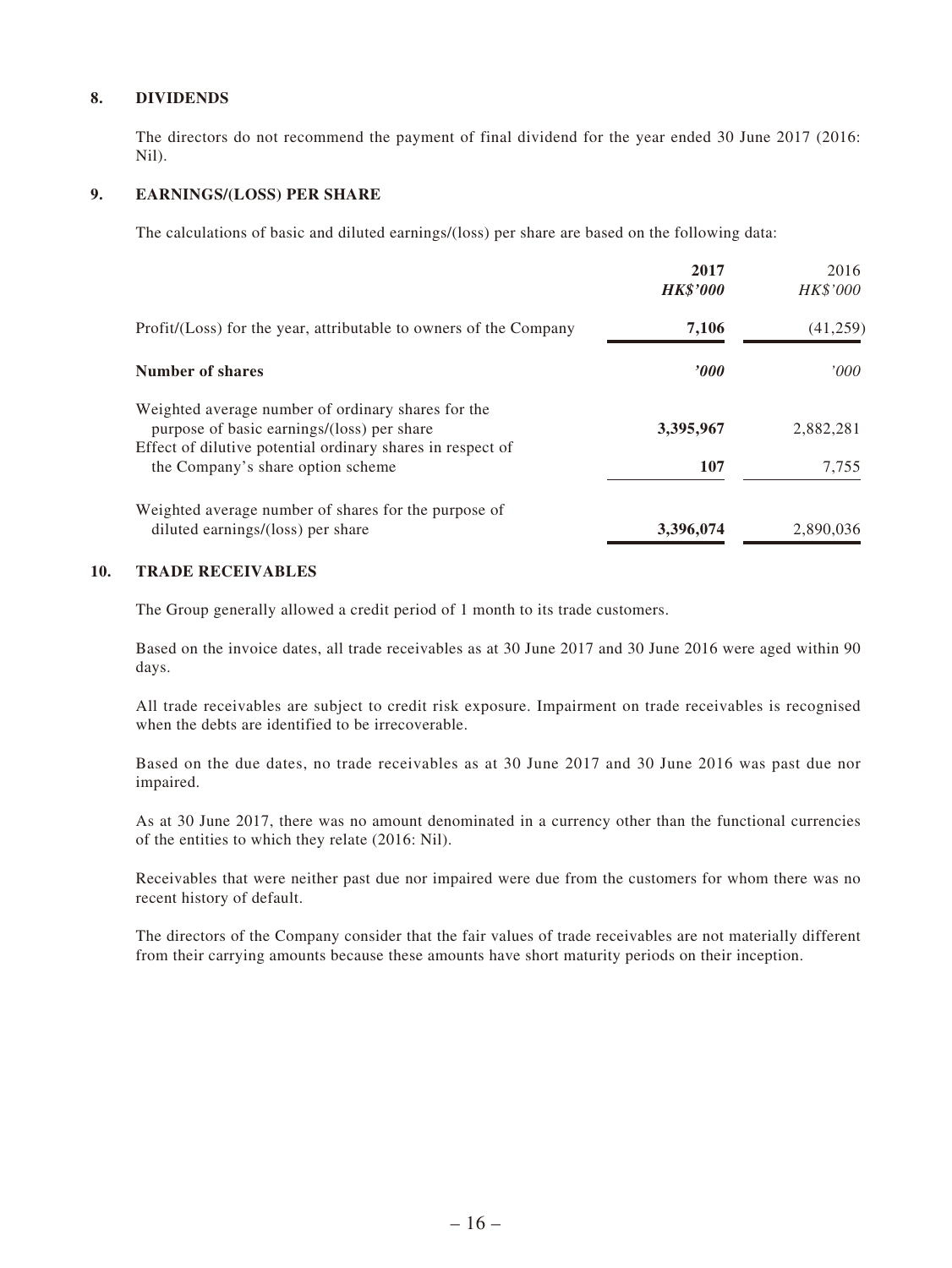#### **11. ASSETS OF A DISPOSAL GROUP CLASSIFIED AS HELD FOR SALE**

In May 2017, the Group, the associate partner (the "Associate Partner", together with the Group collectively referred to as the "Vendors") and the purchaser (the "Purchaser") entered into the formal sale and purchase agreement (the "Agreement") with the Purchaser, pursuant to which the Purchaser has conditionally agreed to acquire and the Vendors have conditionally agreed to sell the sale shares and the sale loan of Apex Plan in which the Group and the Associate Partner holds 30% and 70% equity interest respectively. As a result, share of net assets of associates and amount due from associates are presented as assets of a disposal group classified as held for sale in accordance with Hong Kong Financial Reporting Standard 5. The disposal group was engaged in the business of property redevelopment project at 18-32 Junction Road, Hong Kong. The disposal is expected to be completed in March 2018.

|                                            | 2017<br><b>HK\$'000</b> | 2016<br>HK\$'000 |
|--------------------------------------------|-------------------------|------------------|
| Share of net assets<br>Due from associates | 100,399                 |                  |
|                                            | 100,399                 |                  |

#### **12. MATERIAL RELATED PARTY TRANSACTIONS**

#### **12.1 The following transactions were carried out with the related parties:**

|                                                    | 2017<br><b>HK\$'000</b> | 2016<br>HK\$'000 |
|----------------------------------------------------|-------------------------|------------------|
| Renovation service income received from            |                         |                  |
| a related company controlled by one of             |                         |                  |
| the substantial shareholders of the Company        |                         | 2,417            |
| Rental expenses paid to a related company owned by |                         |                  |
| one of the substantial shareholders of the Company | 1,504                   | 1,680            |
|                                                    | 1.504                   | 4.097            |

These transactions were conducted at pre-determined prices in accordance with terms mutually agreed between the Group and these related parties. These transactions are conducted in the normal course of business.

#### **12.2 Key management personnel compensation**

|                              | 2017<br><b>HK\$'000</b> | 2016<br>HK\$'000 |
|------------------------------|-------------------------|------------------|
| Short-term employee benefits | 9.295                   | 8.817            |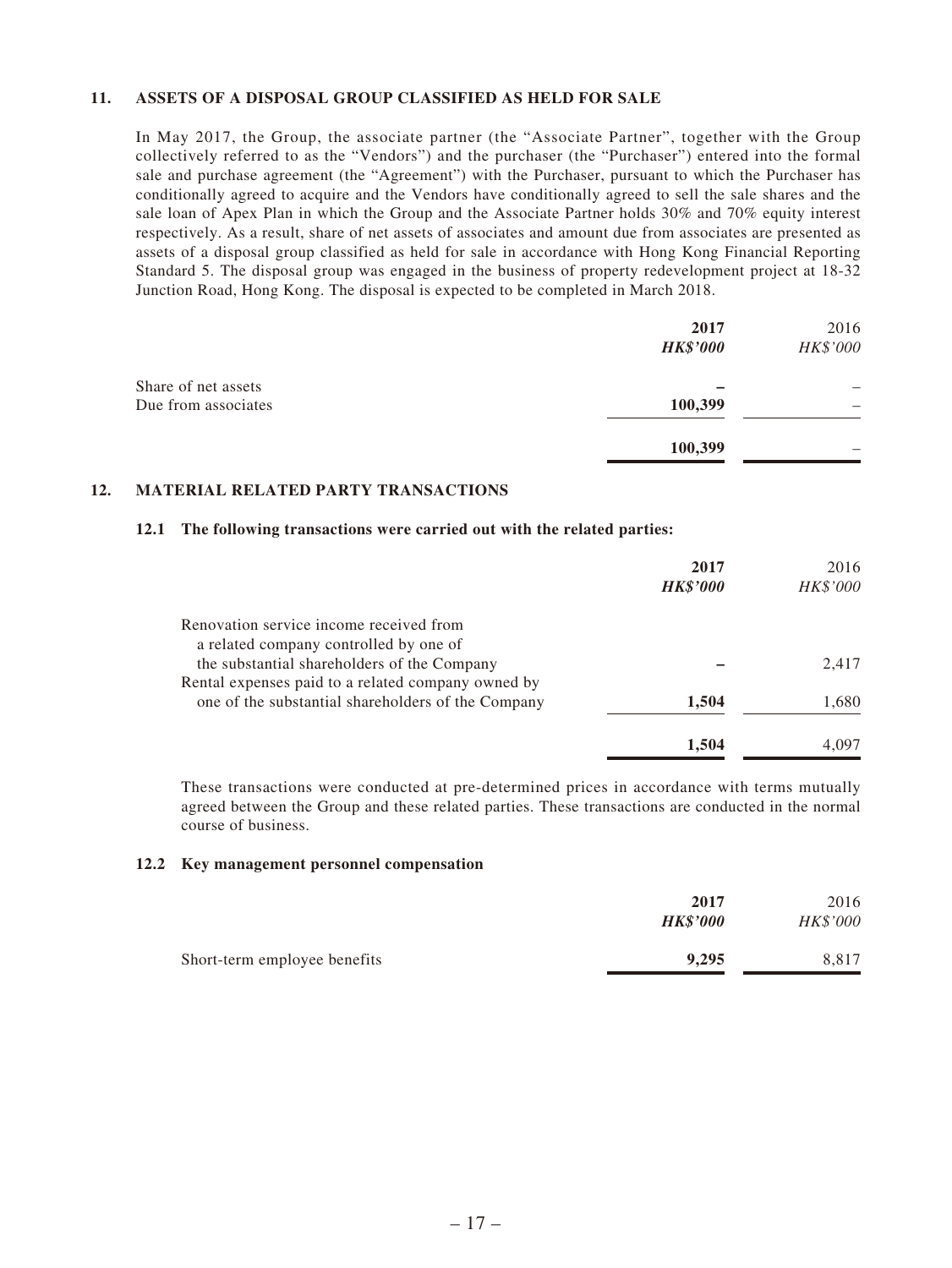# **MANAGEMENT DISCUSSION AND ANALYSIS**

### **OVERVIEW**

The Group was principally engaged in property investment and trading, property development and provision of renovation services.

During the Year, the Group was engaged in two property development projects, which are located in Hong Kong. The Group also acquired four investment properties in Hong Kong.

The Hong Kong economy sustained above-trend growth in the second half of this financial year, expanding by 3.8% over a year earlier. External demand improved further for the Year, with downside risks to the global economic outlook receding. The United States (the "US") economy continued to grow moderately, bolstering the Federal Reserve's confidence to raise rates again in mid-June 2017 and to reveal a firmer intention to begin scaling back its balance sheet later 2017. The economic recovery in the euro area gathered more pace, as the impact from policy and political uncertainties remained relatively limited. Meanwhile, the Mainland economy stayed on the path of medium-high speed growth and picked up slightly from the growth pace last year, buttressed by its resilient domestic demand and strengthening external sector.

Domestic demand growth stayed robust, buttressed by favourable labour market conditions and improved economic sentiment. Overall investment expenditure strengthened to show sizeable growth, as building and construction activity sustained its uptrend. The residential property market remained generally buoyant for the Year amid a still tight demand-supply situation and market expectation that local interest rates would remain low for some time. Residential property prices continue to rise for the Year. Compared to the 1997 peak, overall flat prices in June were 94% higher. The commercial and industrial property markets generally firmed up for the Year. Trading activities turned more active, while prices and rentals of most market segments showed further increases. To strengthen banks' risk management and resilience, the Hong Kong Monetary Authority in mid-May 2017 introduced the eighth round of macro-prudential measures for property mortgage loans and it showed some signs of moderation in June 2017. For retail shop space, sale prices slightly edged down for the Year and the average rental yield stayed unchanged at approximately 2.5%.

### **FINANCIAL REVIEW**

For the Year, the Group recorded a turnover of approximately HK\$18,512,000, representing an increase of approximately 59% comparing with that of approximately HK\$11,607,000 for the last financial year. The improvement in turnover was mainly attributed to the increase in turnover from the property investment and trading business.

Profit before income tax of the Group for the Year was approximately HK\$8,118,000, while a loss before income tax of approximately HK\$40,872,000 was recognized for the last financial year. The loss for the last financial year was mainly attributable to the decrease in other income from interest income, the fair value loss on investment properties, loss on deregistration of a subsidiary and also the recognition of equity-settled share-based payment. Thus, the profit attributable to shareholders of the Company (the "Shareholders") for the Year amounted to approximately HK\$7,106,000, while there was a loss attributable to Shareholders of approximately HK\$41,259,000 for the last financial year.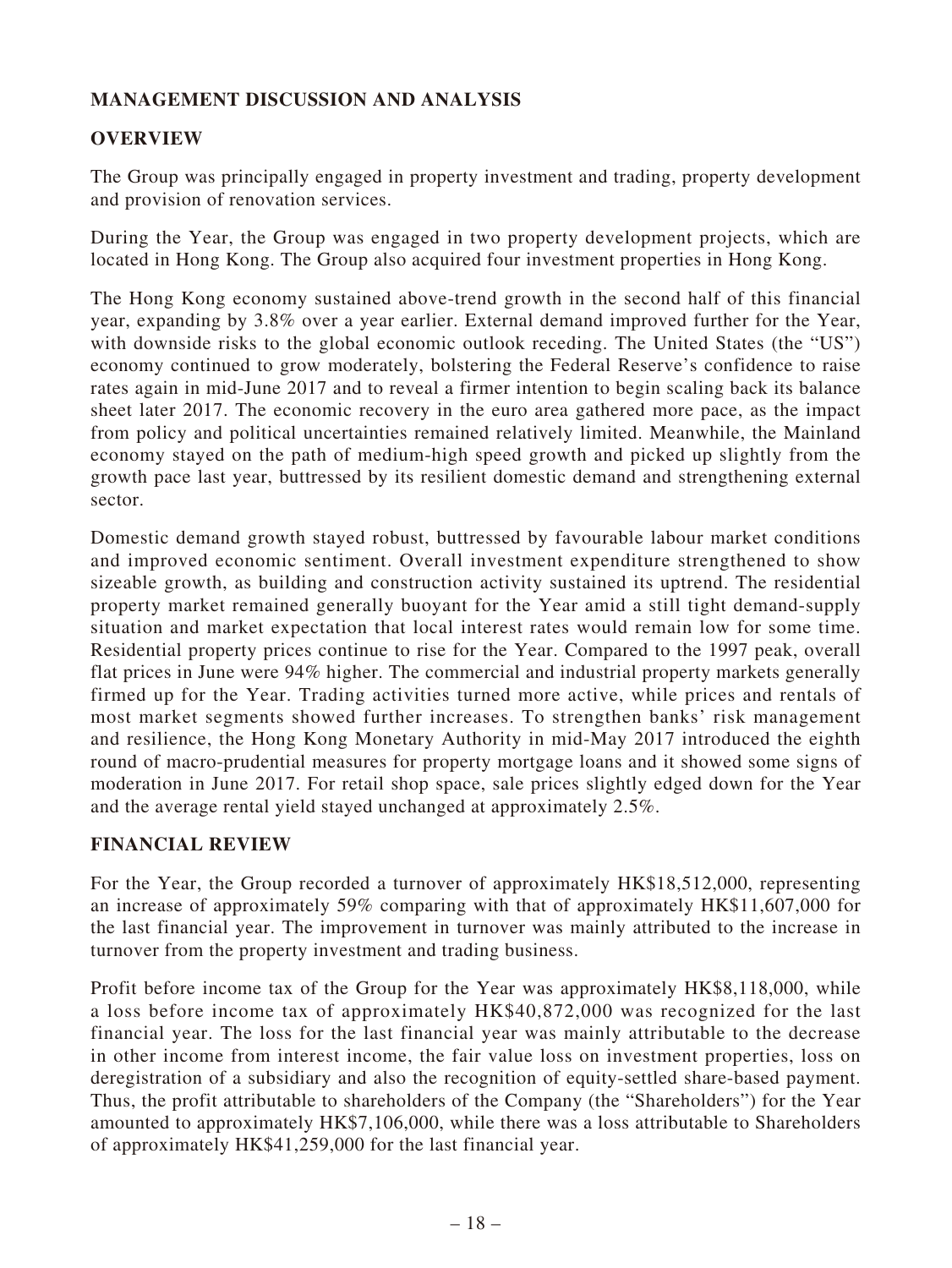#### **BUSINESS OVERVIEW**

#### **Property Development Business**

During the Year, the Group is engaged in two property development projects, which are both located in Kowloon, Hong Kong. A shareholder's agreement with a wholly owned subsidiary of Phoenix Asia Real Estate Investment, a former customer of the Group, for establishing an associate for a property redevelopment project at Nos. 18–32 Junction Road, Kowloon, Hong Kong (the "Junction Road Property Project"), which the Group has 30% equity interests, has been proceeded in 2011. The project has a site area of approximately 10,200 square feet and a gross floor area of approximately 84,000 square feet. The project will be developed into a composite residential and commercial building.

On 26 May 2017, the Group and its joint venture partners, as vendors and guarantors, entered into a formal sale and purchase agreement with an independent third party to dispose of the entire equity interest and all outstanding shareholders' loans of the Junction Road Property Project for a cash consideration of HK\$1,300,000,000. The completion of the transaction will be taken place on 28 March 2018. For details of the transaction, please refer to the Company's announcement dated 3 April 2017 and the Company's circular dated 9 June 2017.

In respect of the redevelopment project at Nos. 142–154 Carpenter Road, Kowloon, Hong Kong (the "Carpenter Road Property Project"), the Group has acquired all the property units of this project during the year ended 30 June 2012. It has a site area of approximately 9,100 square feet. The Group held 100% equity interests of the project. On 17 March 2014, the Company has disposed 49% equity interests in those wholly owned subsidiaries, which held the Carpenter Road Property Project, to an independent third party. The disposal represents a good opportunity for realisation of the Group's investment in the Carpenter Road Property Project whilst allows the Group to maintain its interests in the redevelopment of the project. Further, the proceeds from the disposal can reduce the overall gearing of the Group and can further strengthen the cash position of the Group and will allow the Group to reallocate its resources for future development.

Since there was a landmark judgment delivered by the Court of Final Appeal ("CFA") of Hong Kong in May 2013 for the definition of "House", the developments of these two projects were restricted under the relevant lease. On 25 June 2014, a new practice note of the "House" restrictions under Government leases has been circulated by the Lands Administration Office of the Lands Department in regards to the landmark judgment delivered by CFA.

As updated in the Company's announcement dated 16 December 2015, an approval letter in relation to the redevelopment of the Junction Road Property Project under lease conditions was granted by District Lands Officer/Kowloon East of the Lands Department and no land premium was mentioned. However, it is contemplated that additional commitment would be required for an additional cost for reinitiating the project as a result of the suspension in construction works because of the delay in approval of the project by District Lands Officer. As further update in the Company's announcement dated 15 June 2016, each of the Group and its joint venture partner executed further guarantee to secure a facility for the project with an additional commitment to be borne by the Group will be approximately HK\$66 million, representing the 30% interest of the Group in the project. The occupation permit of the project has been approved on 31 May 2016 and the development work is expected to be completed in the 3rd quarter of 2017.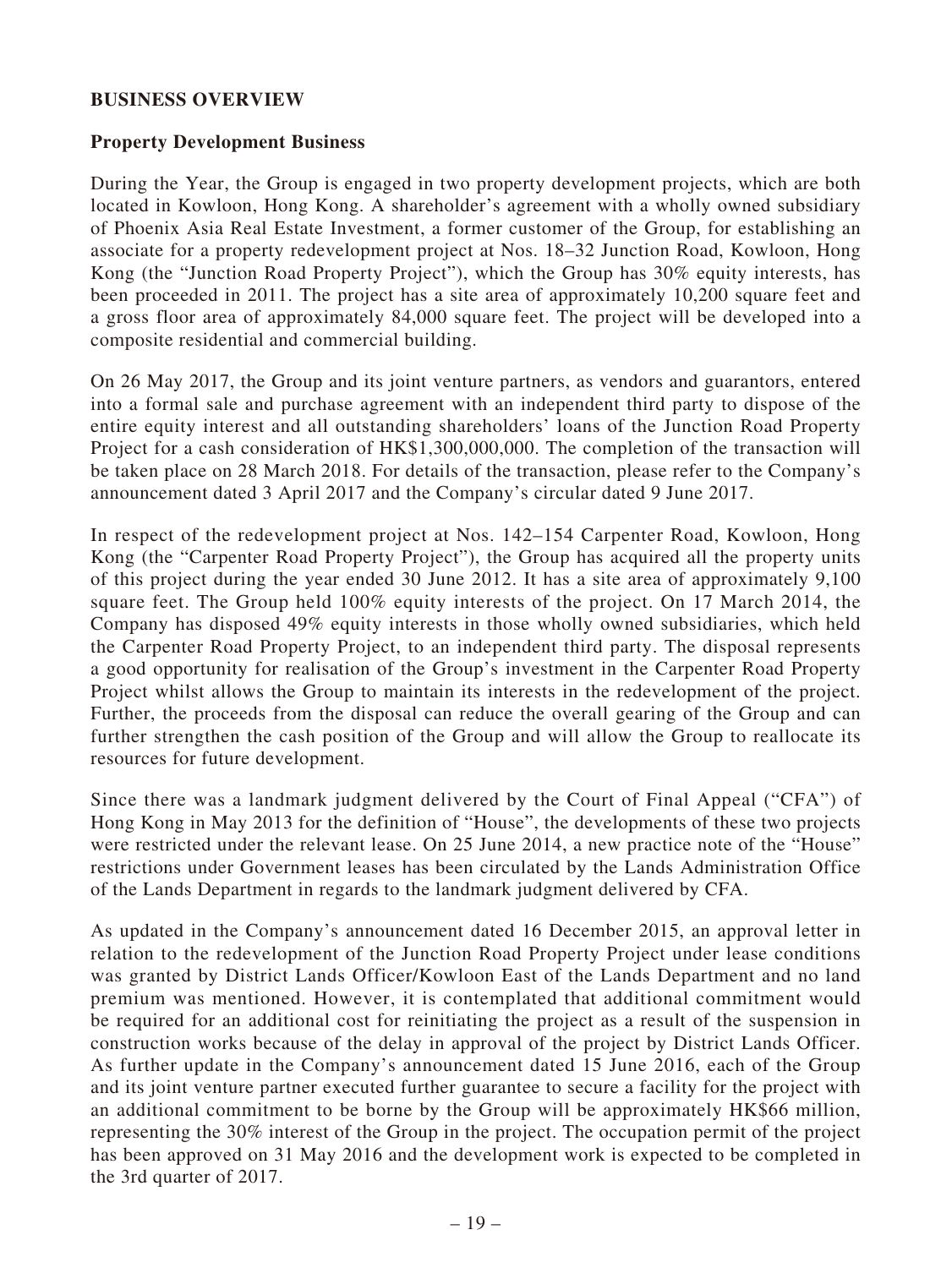An application for land exchange was submitted to the District Lands Officer in relation to the redevelopment of the Carpenter Road Project in 2015. A provisional basic terms offer dated 23 October 2015 offered by the District Lands Office (Kowloon East) was accepted by the Company on 5 November 2015. The demolition of the existing buildings was completed on 8 June 2017 and the outstanding building orders for the existing have been discharged accordingly.

On 1 June 2017, the Group and its joint venture partners, as vendors and guarantors, entered into a provisional sale and purchase agreements with an independent third party to dispose of the entire equity interests in and all outstanding shareholders' loans of those subsidiaries holding the Carpenter Road Property Project for a cash consideration of HK\$610,000,000. The completion of the transaction has been taken place on 21 September 2017. For details of the transaction, please refer to the Company's announcements dated 1 June 2017 and 21 September 2017. The circular of the transaction will be despatched on 28 September 2017.

The Group considers that both disposals represent a good opportunity for realisation of the Group's property development projects. Further, the proceeds from both disposals can further strengthen the cash position of the Group and will allow the Group to reallocate its resources for its principal activities. The Group will continue to explore the best possible property development project both in Hong Kong and overseas as well as to enhance the benefit of the Shareholders while overcoming the challenges ahead.

### **Property Investment and Trading**

During the Year, the Group has acquired four commercial properties for investment purpose, which are located in Hong Kong.

Details of the properties held by the Group are as follows:–

### *Ground Floor Shop at Kimberley Road, Tsim Sha Tsui*

This property is located at the ground floor of Wing Lee Building at No. 23-31C Kimberley Road, Tsim Sha Tsui, Kowloon with approximately 4,500 square feet. It is currently leased by a local style restaurant. Being benefited by steady inbound tourism and local demand, the Group believes that this property could generate stable rental income for the Group.

On 17 July 2017, the Group, as vendor, entered into a formal sale and purchase agreement with an independent third party to dispose of the entire equity interest and all debts owing to the Group by the Central Fly Limited, which hold the property, for cash consideration of HK\$206,000,000. The completion of the transaction will be taken place on 10 October 2017. The Group considers that the disposal represents a good opportunity for realisation of the Group's investment properties. Further, the proceeds from the disposal can further strengthen the cash position of the Group and will allow the Group to reallocate its resources for its principal activities. For details of the transaction, please refer to the Company's announcements dated 13 June 2017 and 26 June 2017 and the Company's circular dated 24 July 2017.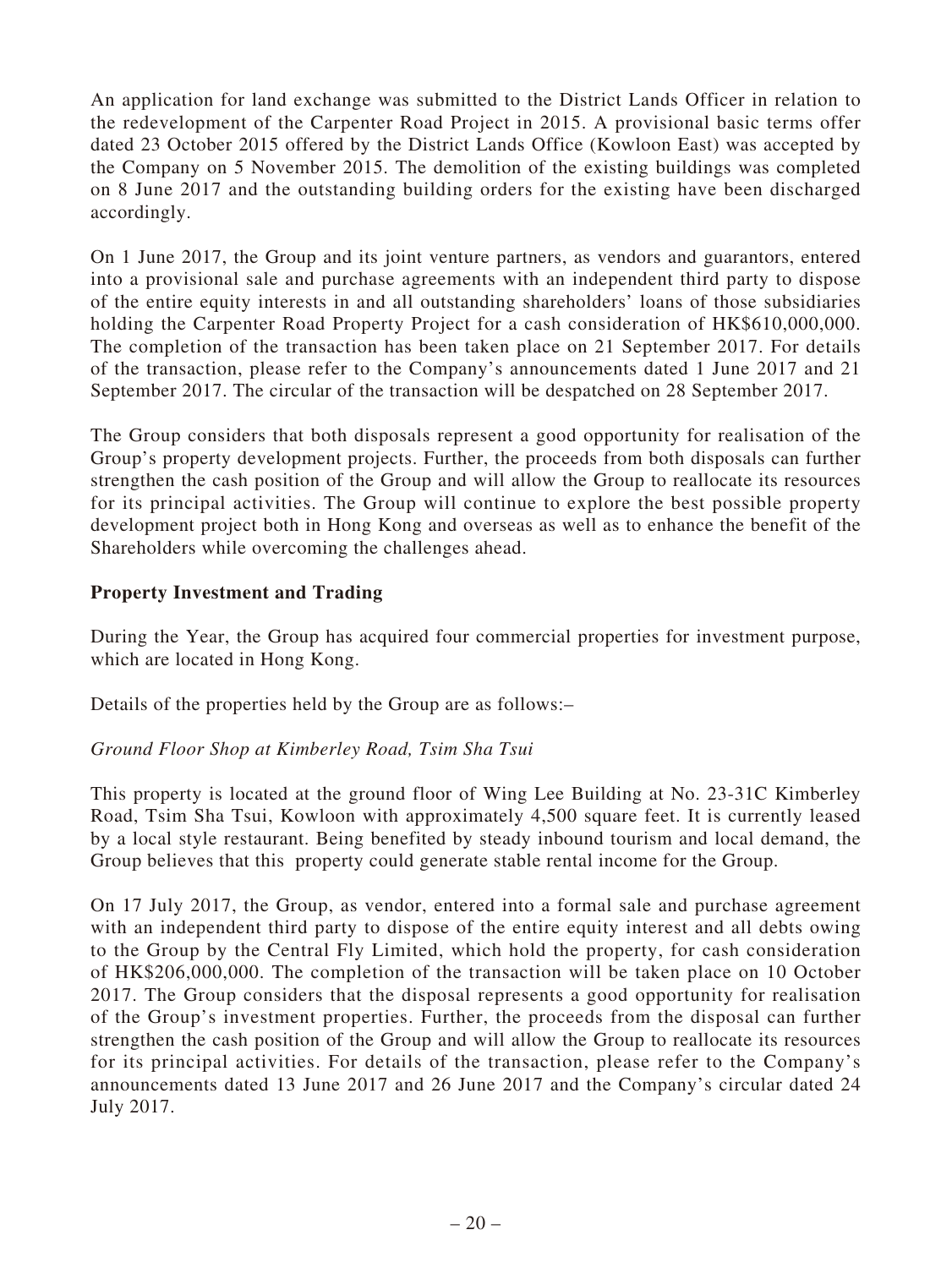### *Roof of Block C of Sea View Estate, North Point*

This property is located at the front portion of the roof of Sea View Estate in North Point, which is facing the South of Victoria Harbour in Hong Kong Island. The Group believes that it can be converted into an eye-catching rooftop advertising signage with approximately 300 square meters. The advertising steel frame has been reconstructed and strengthened for LED signage. The Group has entered into a construction agreement with a contractor for construction of a LED signage on the steel frame. The construction is expected to be completed in November 2017. The Group is also looking for appropriate potential tenant for the signage.

#### *Retail Shop Units at Grand Scholar, No. 419K Queen's Road West*

The property is located at Grand Scholar, No. 419K Queen's Road West, Hong Kong with two shops, including shops on ground floor and on lower ground 1st floor. The property has a total gross floor area of approximately 10,300 square feet and has been leased to a church for a fixed terms of three years. The Group believes that the property can provide a future stable income for the Group.

#### *Whole floor of Kenning Industrial Building at 19 Wang Hoi Road, Kowloon Bay*

The property is located at 4th Floor of Kenning Industrial Building, No. 19 Wang Hoi Road, Kowloon Bay, Hong Kong and is in proximity to the Kowloon Bay MTR station. The property has a total gross floor area of approximately 16,500 square feet and over 60% of the floor area of the property has been leased during the Year. In June 2017, the remaining portion of approximately 40% of the property has been leased to an independent third party and the lease commenced from July 2017.

### *Atlantic House at Cardiff, United Kingdom*

The property is located at Cardiff, the United Kingdom with a total net floor area of approximately 42,000 square feet. The property consists of two office buildings which are individually let to two tenants, including a law firm and a university. The existing gross rental yield of the property is more than 7%. Cardiff is the principal office market within Wales and one of the major regional centres in the United Kingdom. The Group believes that it is a good opportunity for acquiring the property for short term trading purpose.

### *Whole floor of 9 Queen's Road Central*

The property was acquired by the Group in May 2017. The property is located at the 6th Floor of 9 Queen's Road Central, Hong Kong. It is a commercial property with gross floor area of approximately 11,371 square feet located in Central, Hong Kong. The property is currently used for commercial purpose and has been rented to various tenants. The Group believes that the property can provide a future stable income for the Group with the possibility of future long term appreciation in value. For details of the transaction, please refer to the section headed "Connected Transaction" in this announcement.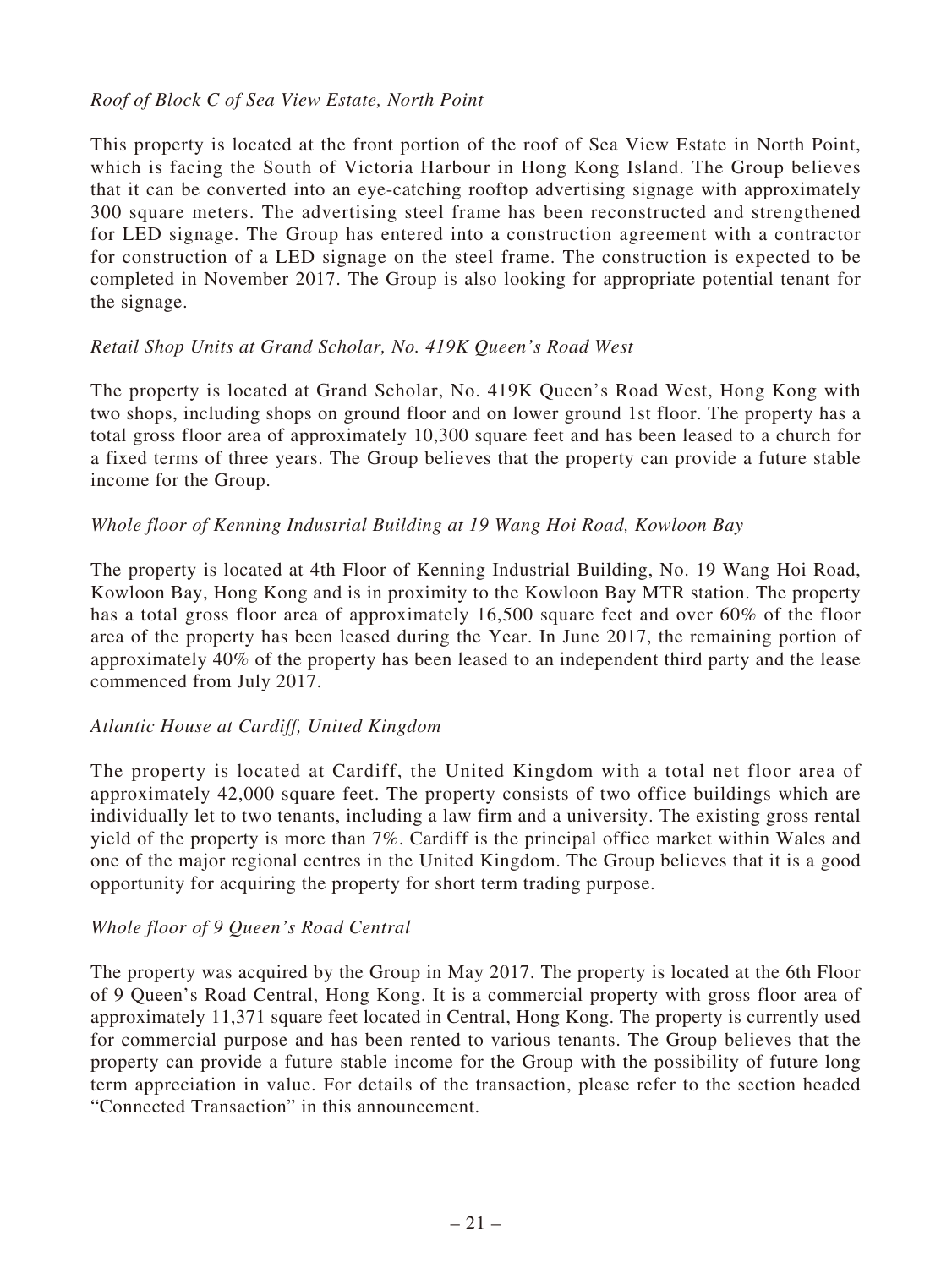### *Office units and carpark space of Universal Trade Centre at 3 Arbuthnot Road*

Six office units and a carpark were acquired by the Group on 31 May and 30 June 2017, respectively. Those 6 office units are located on 30th, 29th and 13th floors of Universal Trade Centre, No. 3 Arbuthnot Road, Central, Hong Kong. Those office units have a total gross floor area of approximately 8,000 square feet. Those office units on 29th and 13th floors were acquired subject to tenancy, while those office units on 30th floor have been leased to an independent third party in August 2017.

### *Office unit of Arion Commercial Centre at 2–12 Queen's Road West*

This office unit was acquired by the Group on 9 May 2017. The office unit is located at Arion Commercial Centre at 2–12 Queen's Road West, Hong Kong. It has a gross floor area of approximately 1,650 square feet. This office unit has been leased to a translation company, which is wholly owned by Mr. Pong Wilson Wai San ("Mr. Pong"), in June 2017, with the monthly rent of HK\$44,000, which was determined after arm's length negotiation with reference to the monthly rental of other similar premises in Hong Kong market and the professional valuation report.

### *Whole office floor of Far East Consortium Building at 121 Des Voeux Road Central*

The Group entered into a provisional sale and purchase agreement on 18 April 2017 and the transaction was completed on 31 July 2017. The property is a whole floor office unit located on 15th Floor of Far East Consortium Building, 121 Des Voeux Road Central, Hong Kong, which is an office building in Hong Kong's prime commercial district, with a gross area of approximately 7,300 square feet. The property will be leased out to provide stable income for the Group.

The Group is optimistic about the prospect of the Hong Kong office market and considered that those new acquisitions during the Year represent an good investment opportunity in Hong Kong office market and the Group will benefit from the long term appreciation of the price in commercial office in Hong Kong.

During the Year, the segment from property investment and trading business recorded a revenue of approximately HK\$17,536,000, representing approximately 95% of the Group's revenue for the Year and was increased by approximately 96% comparing with that of approximately HK\$8,950,000 for the last financial year. The segment is expected to provide a significant and steady income source to the Group.

# **CORPORATE SOCIAL RESPONSIBILITY**

In the Year, we supported various local charitable activities, such as donated to a charity walk of the Community Chest for helping those in need and sponsored staff to participate in Hong Kong Marathon 2017 organized by Standard Chartered Bank, etc. We keen to be a good and responsibility citizen and make commitments to social services. We also encourage our staff members to offer their time and care to the people in need in our community.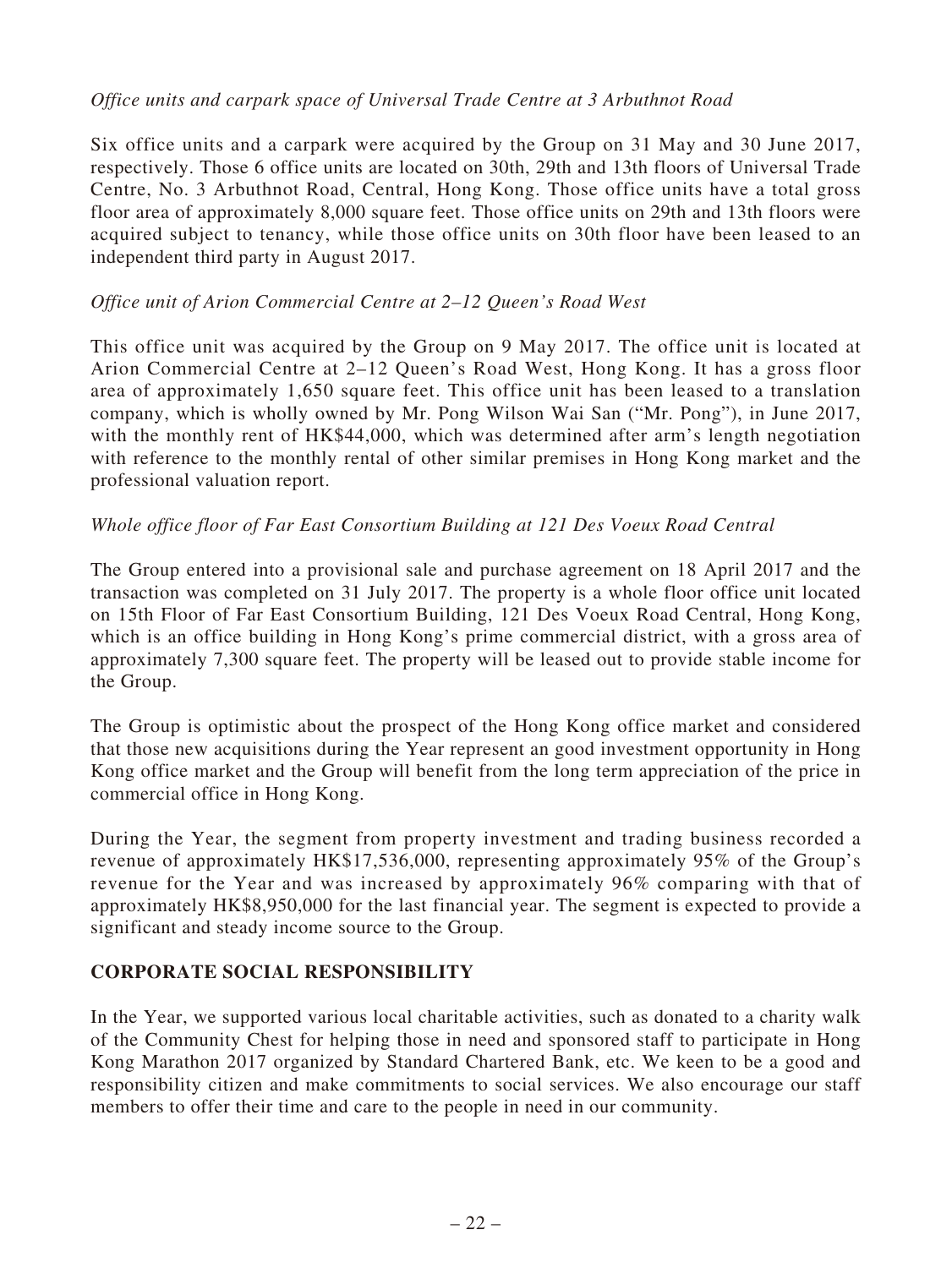We aim to provide an environment at work that is respectful, challenging, rewarding and safe, with a view to reduce the staff turnover rate and work injury. During the Year, there were low staff turnover and no work injury. The health of the employees is also of paramount importance to the Group. We engaged our in-house architect in the design of work environment in order to promote workplace health and safety. We also provide a comprehensive medical care package to all employees with aims at improving their health.

Every year, we engage our staff members in a variety of recreational events, e.g. company trip to Japan and annual dinner, etc. so as to promote staff morale. We are committed to enhancing the quality of the staff, their families and the community; hence we put the objective of work life balance into practice while seeking to create a harmonious workplace and loyalty among our staff.

### **PROSPECT**

The growth of Hong Kong economy remained moderate for the period under review and the property market showed a brisk performance for the Year. The Hong Kong Government (the "Government") continued to put in significant effort to manage demand and reduce the possible risks to financial stability arising from an exuberant property market. The Government also sustained its effort of raising flat supply through land sale program and other terms of land supply sources. Looking forward, market sentiment in the near future may still be influenced by the US Federal Reserve's recent repeated hesitations in lifting interest rates and its balance sheet normalisation, which was expected to start relatively soon.

Despite the uncertainty in Hong Kong and global economy, we are confident that Hong Kong will remain relevant and vital in its own right and as part of China. With the purpose of offering better returns to the Shareholders, the Group decided to concentrate on property investment and trading, and development businesses whilst continuing the property renovation business of the Group. The Group believed that the business of property development, property investment and trading both locally and internationally can broaden the revenue base and benefit the Company and the Shareholders as a whole in the long run. The Group will continue to explore potential property investment and trading opportunities with a view to have a diversified and balanced portfolio and to provide steady income source to the Group. The Group is conscious to monitor and analyze the impact of the local and global economy so as to make cautious business decisions and to adjust our development plan if necessary so as to maximize the return to the Shareholders.

# **LIQUIDITY, FINANCIAL RESOURCES AND CAPITAL STRUCTURE**

As at 30 June 2017, the Group had net current assets of approximately HK\$531,706,000 (2016: approximately HK\$839,864,000) including cash and bank balances of approximately HK\$339,229,000 (2016: approximately HK\$410,936,000).

The gearing ratio was approximately 4.7% as at 30 June 2017 (2016: approximately 1.9%). The gearing ratio is derived by dividing the total of borrowings by total assets. The gearing ratio has increased for the Year when compared to 30 June 2016 due to the new bank loans for foreign currencies investments and the new mortgage loan from acquisition of Flexwood Limited ("Flexwood").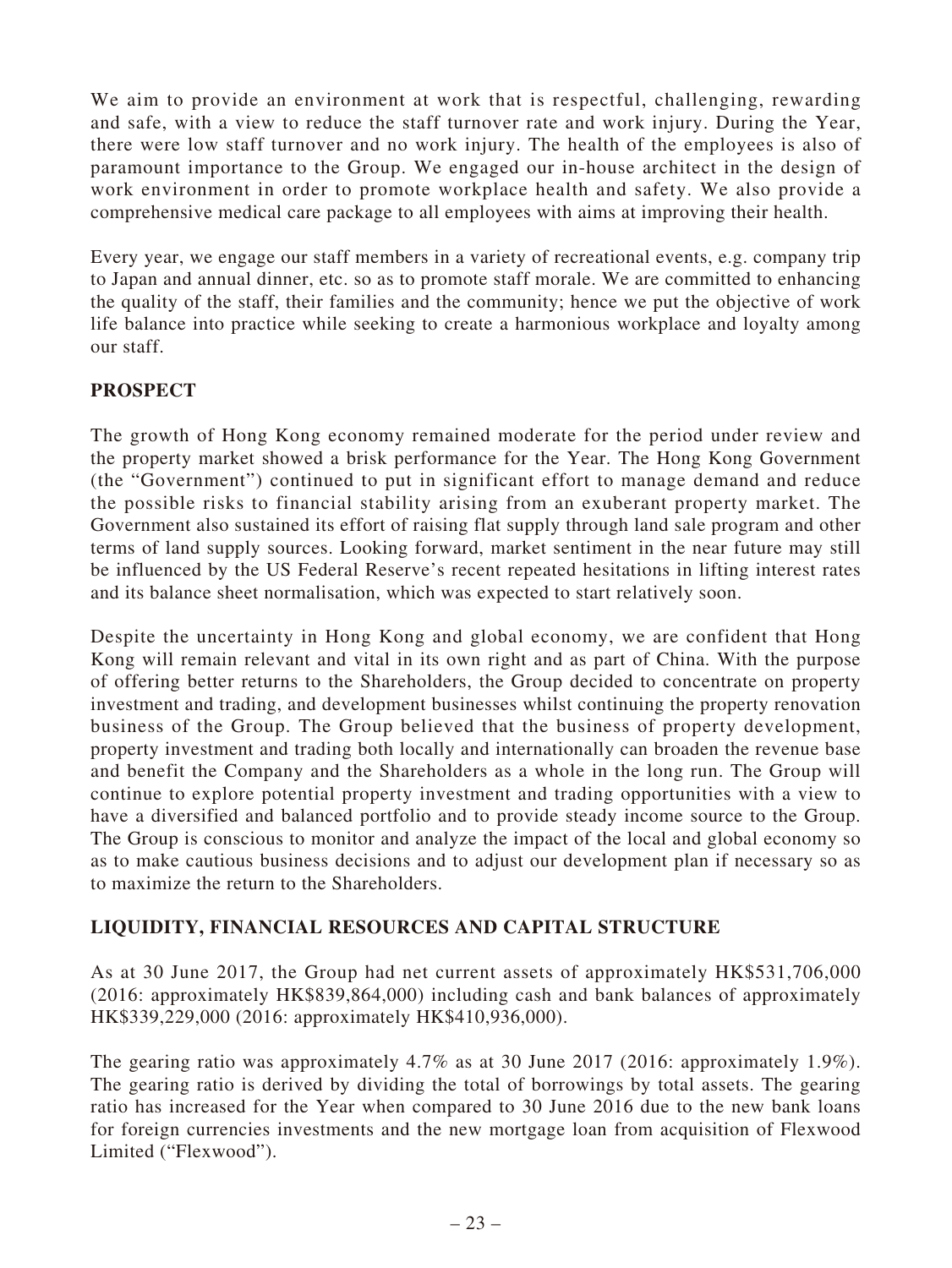During the Year, the Group financed its operations with its own working capital and bank borrowings. As at 30 June 2017, the unsecured and secured bank borrowing of the Group was approximately HK\$104,142,000 (2016: approximately HK\$29,148,000), in which approximately HK\$45,278,000 (2016: approximately HK\$14,574,000) are repayable within a period of not exceeding 5 years and approximately HK\$58,864,000 are repayable beyond 5 years (2016: approximately HK\$14,574,000), and there was no other borrowing as at 30 June 2017 (2016: no other borrowing).

### **SIGNIFICANT INVESTMENT HELD, MATERIAL ACQUISITIONS OR DISPOSALS OF SUBSIDIARIES AND AFFILIATED COMPANIES, AND FUTURE PLANS FOR MATERIAL INVESTMENTS OR CAPITAL ASSETS**

During the Year, those securities investments held by the Group are as follows:

|                                      | Cost as at<br>30 June 17<br>HK\$'000 | Carrying<br>amount<br>as at<br>30 June 17<br>HK\$'000 | Outstanding<br>commitment<br>as at<br>30 June 17<br>HK\$'000 | Total of<br>carrying<br>amount and<br>commitment as<br>at 30 June 17<br>HK\$'000 | Gain in fair<br>value during<br>the Year<br>HK\$'000 | Gain on<br>disposal<br>during<br>the Year<br>HK\$'000 | Dividends/<br>interests<br>received<br>during<br>the Year<br>HK\$'000 |
|--------------------------------------|--------------------------------------|-------------------------------------------------------|--------------------------------------------------------------|----------------------------------------------------------------------------------|------------------------------------------------------|-------------------------------------------------------|-----------------------------------------------------------------------|
| NON-CURRENT                          |                                      |                                                       |                                                              |                                                                                  |                                                      |                                                       |                                                                       |
| Listed equity securities - Hong Kong | 13,557                               | 13,535                                                |                                                              | 13,535                                                                           | 2,663                                                | 446                                                   | 498                                                                   |
| Listed debts investments - Hong Kong | 2,177                                | 2,242                                                 |                                                              | 2,242                                                                            | 66                                                   |                                                       |                                                                       |
| Unlisted equity investment -         |                                      |                                                       |                                                              |                                                                                  |                                                      |                                                       |                                                                       |
| outside Hong Kong                    | 2,904                                | 3,049                                                 | 12,195                                                       | 15,244                                                                           |                                                      |                                                       |                                                                       |
| Unlisted investment fund             | 64,844                               | 61,534                                                | 59,711                                                       | 121,245                                                                          | 7,207                                                | 419                                                   |                                                                       |
|                                      | 83,482                               | 80,360                                                | 71,906                                                       | 152,266                                                                          | 9,936                                                | 865                                                   | 498                                                                   |
| <b>CURRENT</b>                       |                                      |                                                       |                                                              |                                                                                  |                                                      |                                                       |                                                                       |
| Unlisted investment fund             |                                      |                                                       |                                                              |                                                                                  |                                                      |                                                       | 130                                                                   |
|                                      | 83,482                               | 80,360                                                | 71,906                                                       | 152,266                                                                          | 9,936                                                | 865                                                   | 628                                                                   |

The total size of carrying amount and outstanding commitment for each of those investments as at 30 June 2017 represents approximately 0.1% to 1.4% of the total assets of the Group as at 30 June 2017. It is the strategy of the Group to seek any opportunistic investments to enhance the yield of the surplus cash held by the Group on medium and long-term basis.

Save for those disclosed above and in this announcement, there were no significant investment held, material acquisitions or disposals of subsidiaries and affiliated companies during the Year and there is no plan for material investments or capital assets as at the date of this announcement.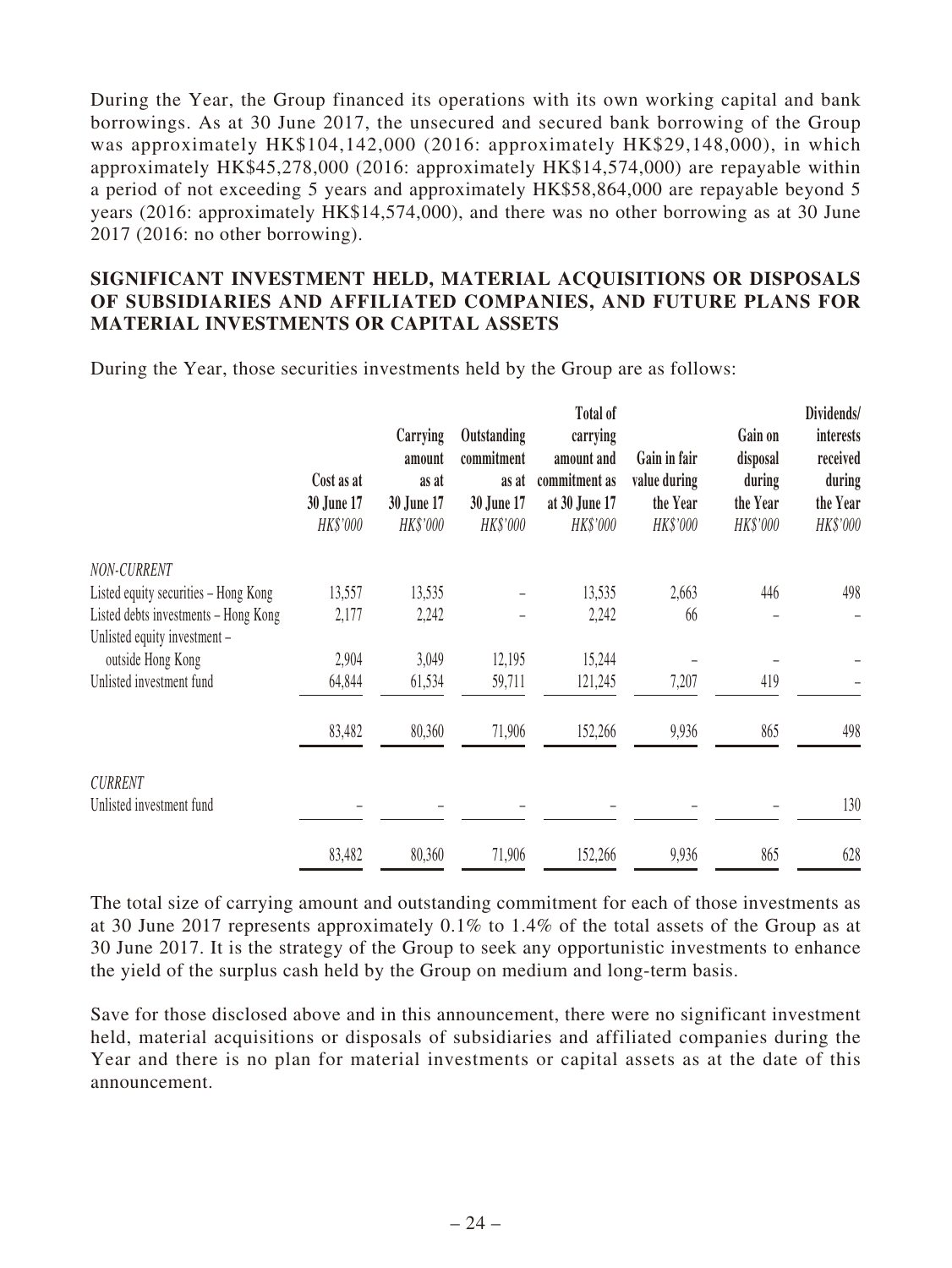### **PLEDGE OF ASSETS**

As at 30 June 2017, the leasehold properties and certain investment properties with carrying amount of HK\$87,600,000 and HK\$529,994,000 respectively and bank deposits of HK\$26,309,000 were pledged to secure bank borrowings for the Group (2016: the property held for trading with carrying amount of HK\$73,755,000).

#### **CONTINGENT LIABILITIES**

As at 30 June 2017, the Company had given guarantees of HK\$210,000,000 (2016: HK\$210,000,000) in respect of the banking facilities of the associate for the Junction Road Property Project.

#### **LEASE AND CONTRACTED COMMITMENTS**

#### **As lessee**

At 30 June 2017, the total future minimum lease payments under non-cancellable operating leases payable by the Group are as follows:

|                 | 2017            | 2016     |
|-----------------|-----------------|----------|
|                 | <b>HK\$'000</b> | HK\$'000 |
| Within one year | -               | 560      |
|                 |                 |          |

The Group leased a number of properties under operating leases. The leases run for an initial period ranging from one to two years, with an option to renew the lease and renegotiated the terms at the expiry date or at dates as mutually agreed between the Group and respective landlords/lessors. As at 30 June 2016, none of the leases include contingent rentals.

#### **As lessor**

At 30 June 2017, the Group had future aggregate minimum lease receipts under noncancellable operating leases as follows:

|                              | 2017<br><b>HK\$'000</b> | 2016<br>HK\$'000 |
|------------------------------|-------------------------|------------------|
| Within one year              | 27,634                  | 15,600           |
| In the second to fifth years | 47,684                  | 25,570           |
| Later than five years        | 10,141                  | 14,604           |
|                              | 85,459                  | 55,774           |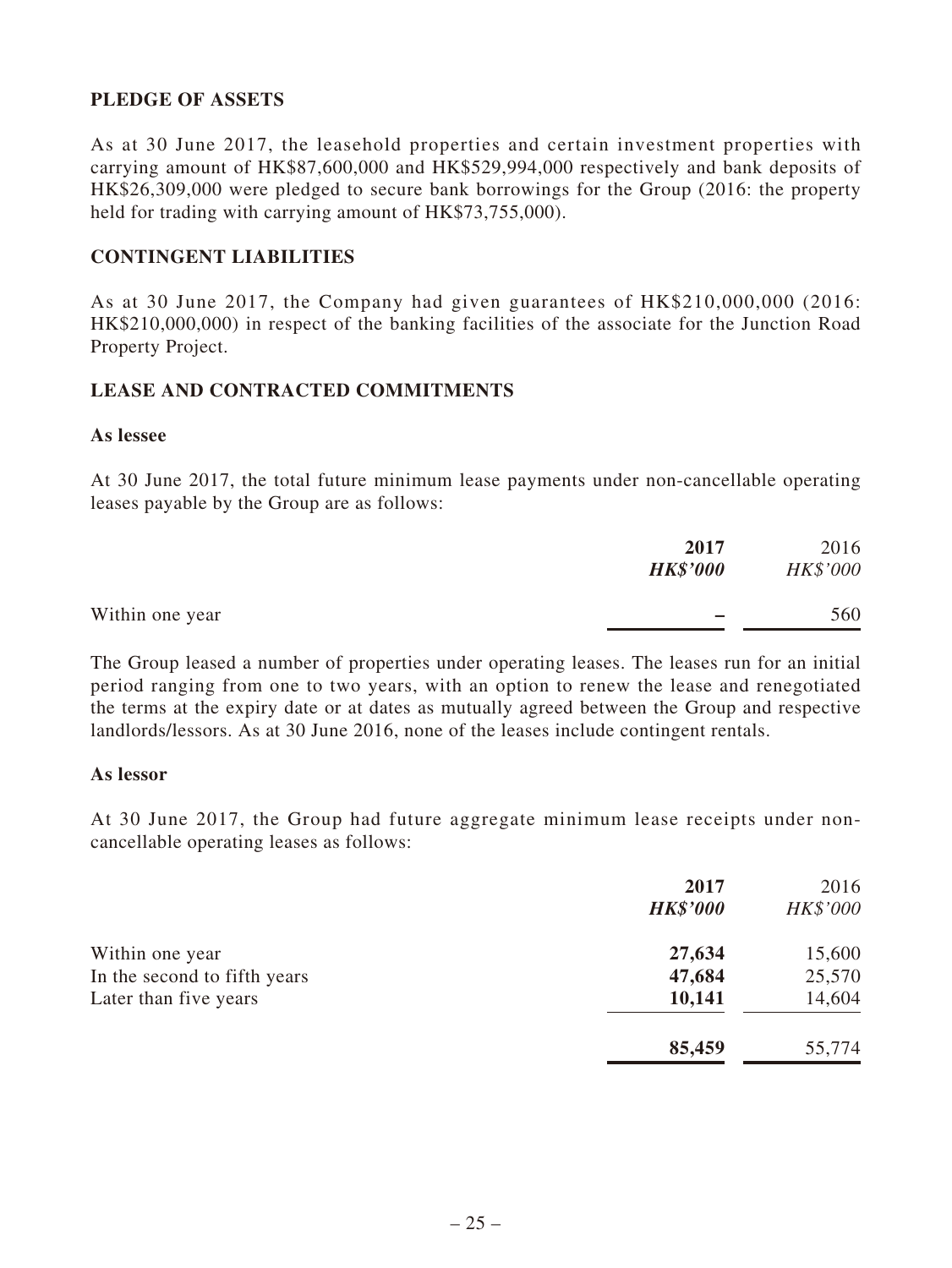The Group leases its properties under operating lease arrangements which run for an initial period of two to fifteen years (2016: two to fifteen years), with an option to renew the lease terms at the expiry date or at dates as mutually agreed between the Group and the respective tenants. None of the leases include contingent rentals.

#### **CAPITAL COMMITMENTS**

|                                     | 2017<br><b>HK\$'000</b> | 2016<br>HK\$'000 |
|-------------------------------------|-------------------------|------------------|
| Contracted but not provided for:    |                         |                  |
| Available-for-sale financial assets | 71,906                  | 2,517            |
| Investment properties               | 110,820                 |                  |
| Property, plant and equipment       | 517                     |                  |
|                                     | 183,243                 | 2,517            |

#### **FOREIGN EXCHANGE EXPOSURE**

The Group's income and expenditure during the Year were denominated in United States dollars ("US\$"), British Pound ("GBP"), Euro ("EUR"), Japanese Yen ("JPY"), and HK dollars ("HK\$"), and most of the assets and liabilities as at 30 June 2017 were denominated in US\$, GBP, EUR and JPY, and HK\$. Accordingly, the Board is of the view that, to a certain extent, the Group is exposed to foreign currency exchange risk. For the US\$ foreign exchange exposure, the Board believes the exposure is small as the exchange rate of US\$ to HK\$ is comparatively stable. However, the Group is exposed to GBP, EUR and JPY foreign exchange exposure and fluctuation of exchange rates of GBP, EUR and JPY against HK\$ could affect the Group's results of operations. During the Year, foreign currency banking facilities for GBP, EUR and JPY were arranged for acquisition of properties and investments in these currencies to hedge for foreign exchange exposure.

### **USE OF PROCEEDS FROM THE PLACING OF NEW SHARES UNDER GENERAL MANDATE**

On 13 May 2016, the Company entered into the placing agreement pursuant to which the Company has conditionally agreed to place through Sanfull Securities Limited, on a best effort basis, up to 420,000,000 placing shares of the Company at the placing price of HK\$0.15 per placing share of the Company to not less than six placees who and whose beneficial owners shall be independent third parties. The allotment of new shares of the Company was completed on 25 May 2016. The actual net proceeds from the placing were approximately HK\$62.4 million, of which HK\$50 million is intended for the costs, expenses and obligations of the property development project and the remaining HK\$12.4 million for general working capital of the Group. Details of the placing were set out in the announcement of the Company dated 15 May 2016 and the next day disclosure return of the Company dated 25 May 2016. HK\$4.5 million and HK\$12.4 million were used up as at 30 June 2017 for property development and administrative and other operating expenses of the Group, respectively.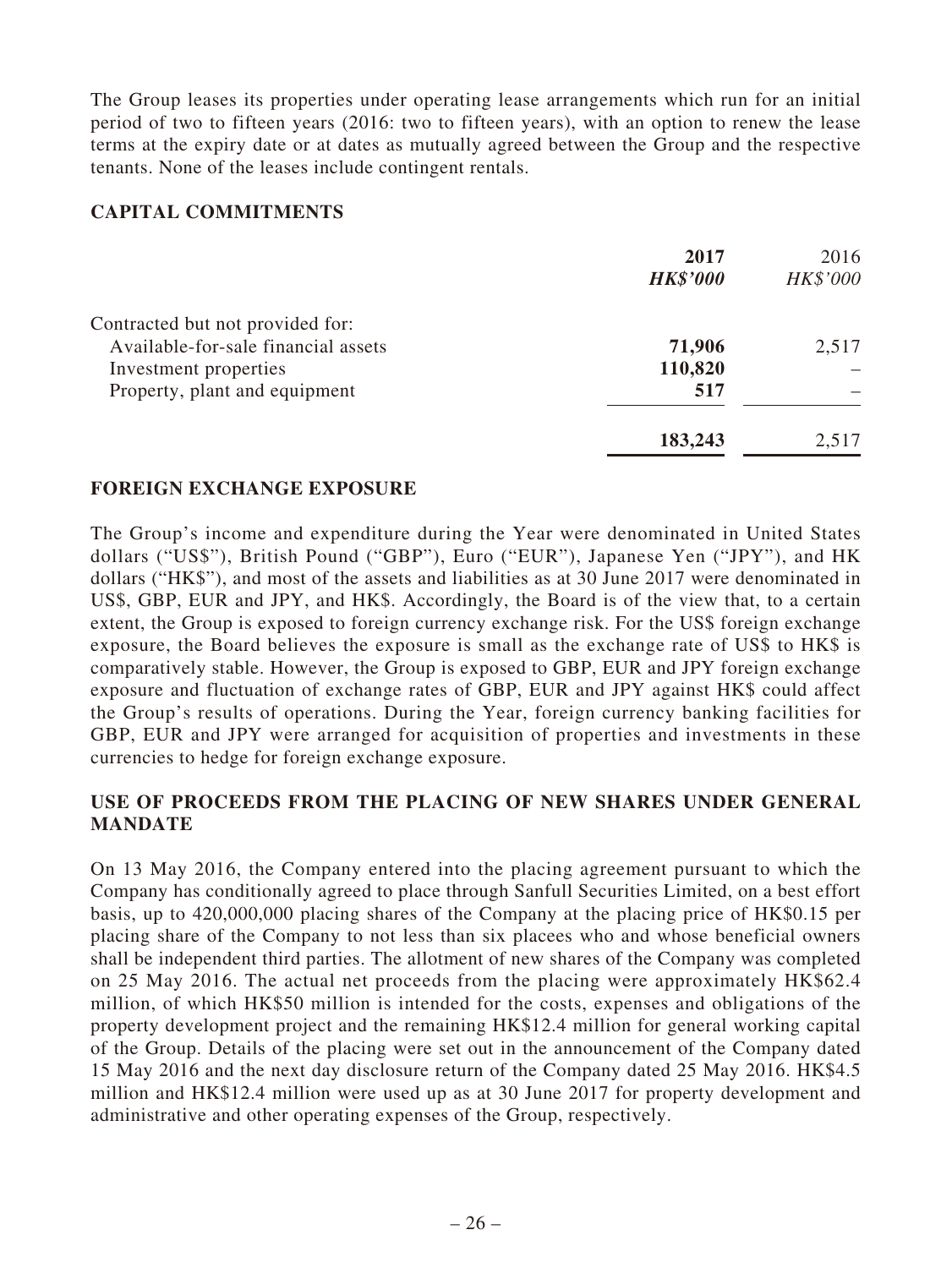### **TREASURY POLICIES**

The Group adopts a conservative approach towards its treasury policies. The Group strives to reduce exposure to credit risk by performing ongoing credit evaluations of the financial conditions of its customers. To manage liquidity risk, the Board closely monitors the Group's liquidity position to ensure that the liquidity structure of the Group's assets, liabilities and commitments can meet its funding requirements.

### **SEGMENT INFORMATION**

The analysis of the principal activities and geographical locations of the operations of the Group are set out in note 3 to the financial statements.

### **EMPLOYEES AND REMUNERATION POLICIES**

As at 30 June 2017, the Group had 12 (2016: 12) employees, including the Directors. Total staff costs (including Directors' emoluments) were approximately HK\$10,940,000 for the Year as compared to approximately HK\$10,344,000 in last year. Remuneration is determined with reference to market terms and the performance, qualification and experience of individual employee. Year-end bonus based on individual performance will be paid to employees as recognition of and reward for their contributions. Other benefits include contributions to statutory mandatory provident fund scheme to its employees in Hong Kong and share option scheme.

### **CONNECTED TRANSACTION**

On 14 March 2017, the Group entered into an acquisition agreement with Mr. Pong in relation to the acquisition of 1 share, representing the entire issued share capital of Flexwood and all obligations, liabilities and debts owing or incurred by Flexwood to Mr. Pong and its associates on or at any time prior to completion of the acquisition whether actual, contingent or deferred and irrespective of whether the same is due and payable on completion of the acquisition by Alpha Easy Limited by the allotment and issue of 2,409,625,668 new shares of the Company to Virtue Partner Group Limited as directed by Mr. Pong, credited as fully paid, on 23 May 2017.

The acquisition represented property investment made by the Group in its ordinary and usual course of business. As Mr. Pong is a controlling Shareholder and an executive Director, the acquisition constituted a connected transaction on the part of the Company under Chapter 14A of the Listing Rules.

Following completion of the acquisition, Flexwood has become a wholly-owned subsidiary of the Company and the financial results of Flexwood will be consolidated in the consolidated financial statements of the Group. The details of the above connected transaction were set out in the Company's circular dated 28 April 2017 and the Company's announcement dated 23 May 2017.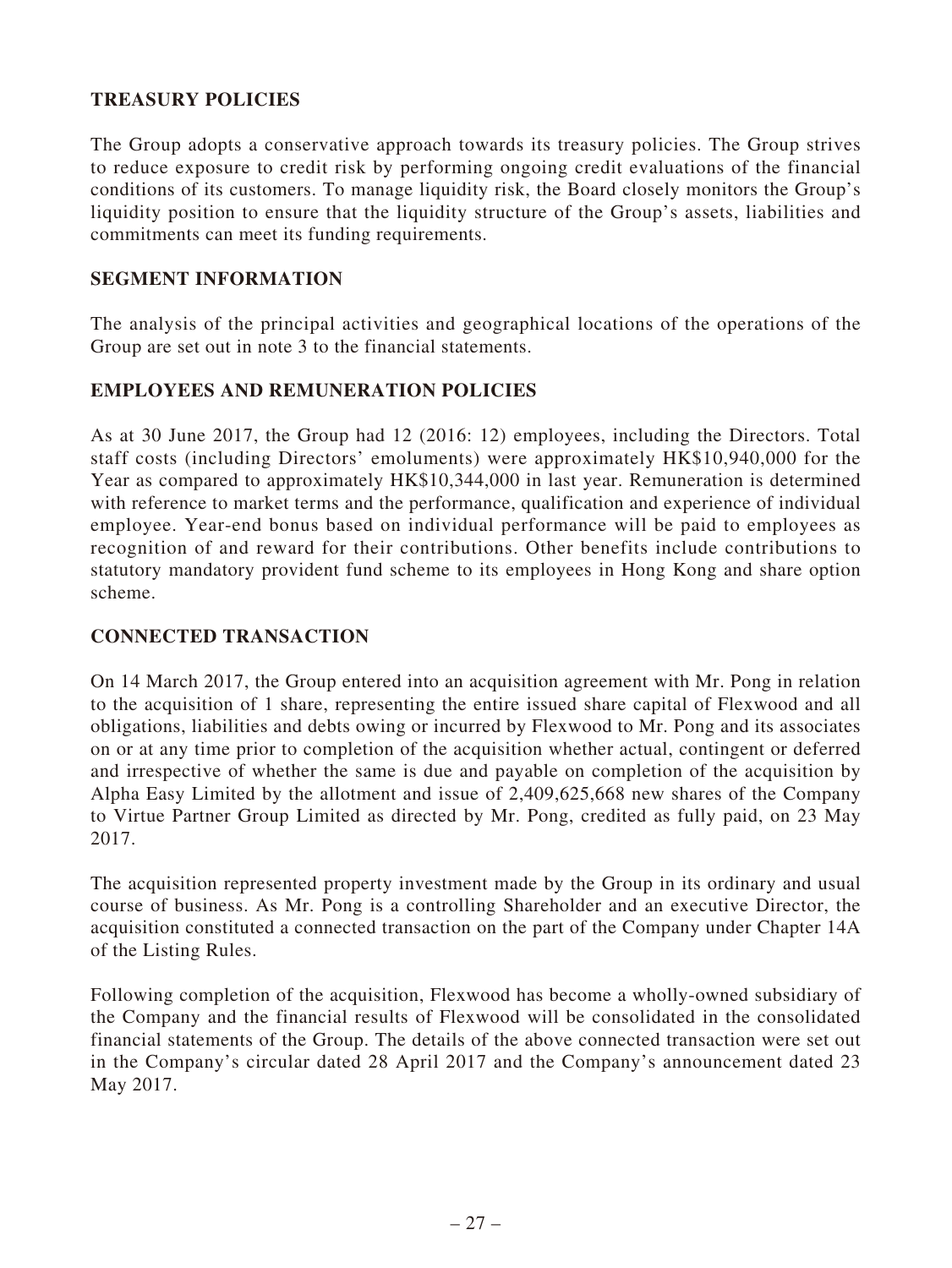### **DIVIDEND**

The Board does not recommend the payment of a final dividend for the year ended 30 June 2017 (2016: Nil).

### **CORPORATE GOVERNANCE PRACTICES**

The Company has adopted the code provisions set out in the Corporate Governance Code and Corporate Governance Report to the Appendix 14 (the "CG Code") of the Rules Governing the Listing of Securities on the Stock Exchange (the "Listing Rules"). The Company has complied with all CG Code during the Year.

#### **CODE OF CONDUCT REGARDING SECURITIES TRANSACTIONS BY DIRECTORS**

The Company has adopted a code of conduct regarding securities transactions by Directors on terms no less exacting than the required standard of dealings set out in the Model Code for Securities Transactions by Directors of Listed Issuers (the "Model Code") as set out in the Appendix 10 of the Listing Rules. Having made specific enquiry of all Directors, the Company was not aware of any non-compliance with such required standard of dealings and its code of conduct regarding securities transactions by Directors throughout the Year.

#### **REMUNERATION COMMITTEE**

According to the Listing Rules, the Company has to set up a remuneration committee comprising a majority of independent non-executive Directors. The remuneration committee of the Company (the "Remuneration Committee") was established on 23 March 2007 with the latest written terms of reference adopted on 30 March 2012. As at the date of this announcement, the Remuneration Committee consists of three members, of which all are independent non-executive Directors, namely Mr. Koo Fook Sun Louis ("Mr. Koo"), Mr. Lung Hung Cheuk ("Mr. Lung") and Ms. Yeung Wing Yan ("Ms. Yeung"), which schedules to meet at least once a year. The chairman of the Remuneration Committee is Mr. Lung and the quorum necessary for the transaction of business is two.

The latest terms of reference of the Remuneration Committee are posted on the websites of the Stock Exchange and the Company.

The roles and functions of the Remuneration Committee include to make recommendation to the Board on the remuneration packages of individual executive Directors, which include benefits in kind, pension rights and compensation payments, including any compensation payable for loss or termination of their office or appointment, and make recommendations to the Board on the remuneration of non-executive Directors.

The Remuneration Committee held 2 meetings during the Year to review the remuneration packages of all the Directors and senior management of the Company.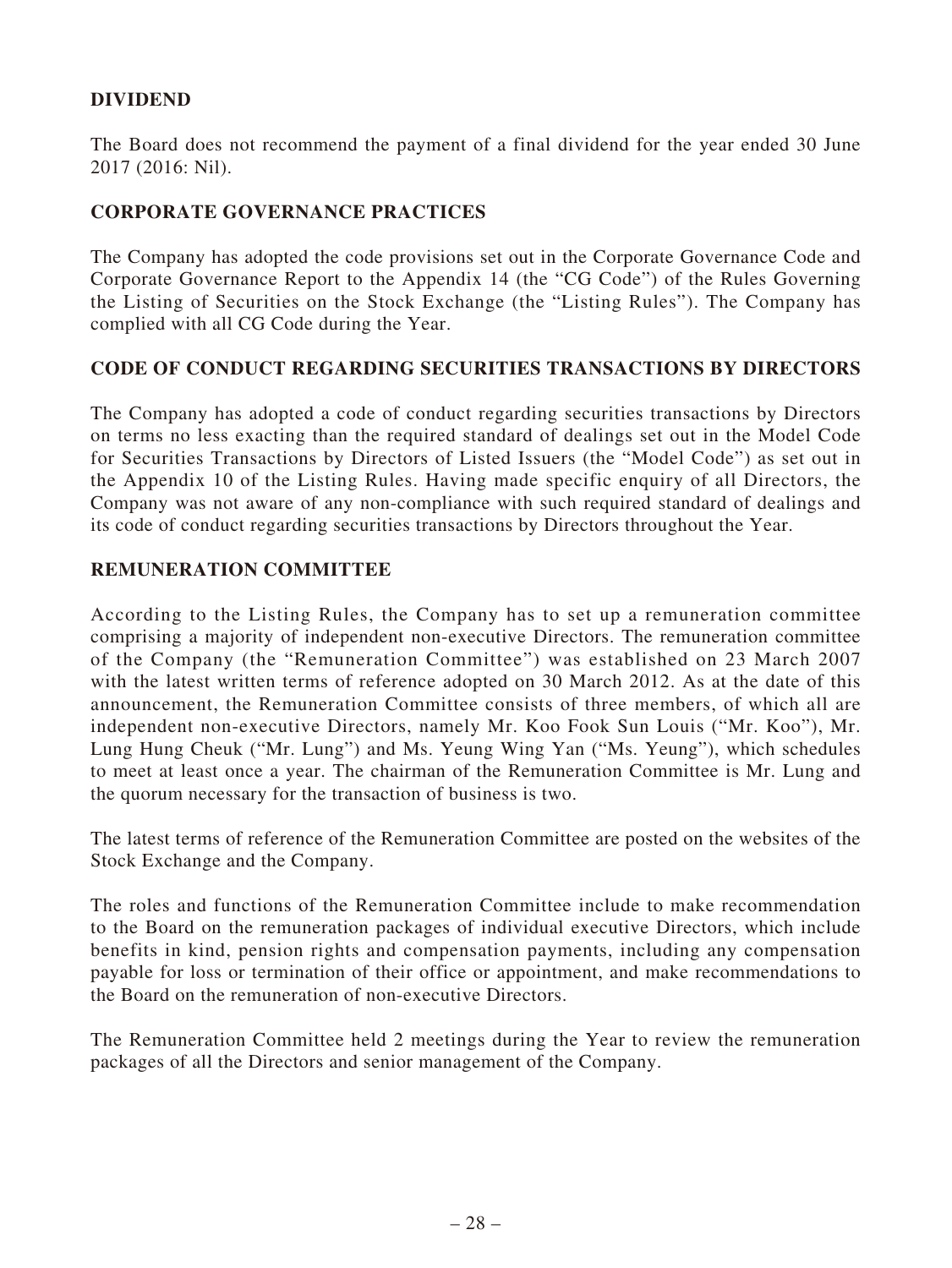### **NOMINATION COMMITTEE**

According to code provision A.5 of the CG Code, the Company has to set up a nomination committee comprising a majority of independent non-executive Directors. The nomination committee of the Company (the "Nomination Committee") was established on 12 November 2007 with the latest written terms of reference adopted on 30 March 2012. As at the date of this announcement, the Nomination Committee consists of three members, of which all are independent non-executive Directors, namely Mr. Koo, Mr. Lung and Ms. Yeung, which schedules to meet at least once a year. The chairwoman of the Nomination Committee is Ms. Yeung and the quorum necessary for the transaction of business is two.

The latest terms of reference of the Nomination Committee are posted on the websites of both the Stock Exchange and the Company.

The roles and functions of the Nomination Committee include nomination of the potential candidates for directorship, reviewing the nomination of the Directors, making recommendations to the Board for ensuring that all nominations are fair and transparent, reviewing and monitoring the implementation of the policy of diversity of the Board (the "Board Diversity Policy").

The Nomination Committee formulated the Board Diversity Policy. The Company recognises and embraces the benefits of having a diverse Board to enhance the quality of its performance. In designing the Board's composition, the Nomination Committee will consider a number of aspects, including but not limited to gender, age, cultural and educational background, ethnicity, professional experience, skills, knowledge and length of service.

For the purpose of implementation of the Board Diversity Policy, the following measurable objectives were adopted:

- (A) at least one-third of the members of the Board shall be independent non-executive directors;
- (B) at least three of the members of the Board shall be independent non-executive Directors; and
- (C) at least one of the members of the Board shall have obtained accounting or other professional qualifications.

The Board has achieved the measurable objectives under Board Diversity Policy for the Year.

All Board appointments will be based on meritocracy, and candidates will be considered against objective criteria, having due regard for the benefits of diversity on the Board. The ultimate decision will be based on merit and contribution that the selected candidates will bring to the Board.

The Nomination Committee will review the Board Diversity Policy, as appropriate, to ensure its effectiveness and discuss any revisions that may be required, and recommend any such revisions to the Board for consideration and approval.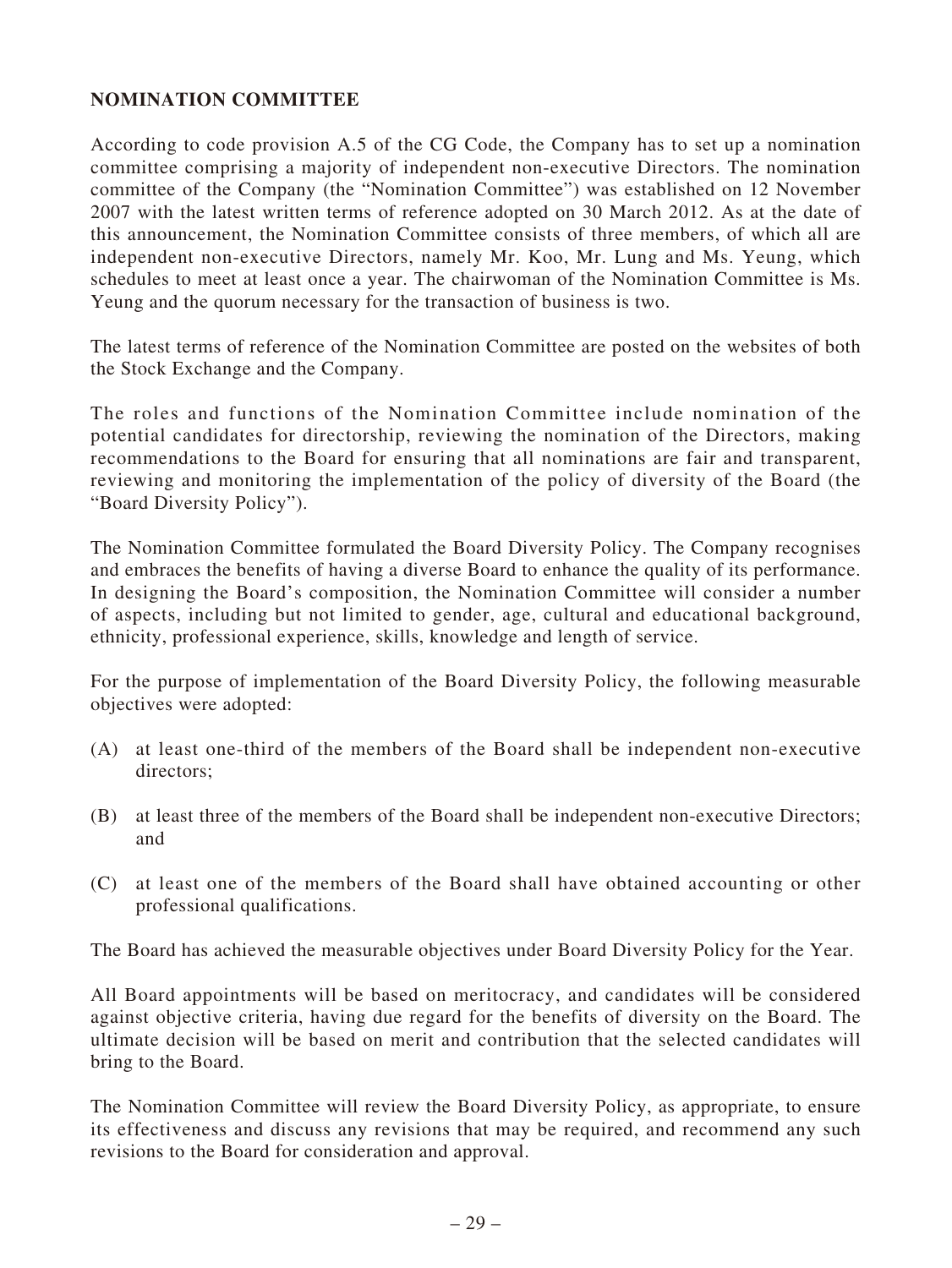The Nomination Committee also monitors the implementation of the Board Diversity Policy and reports to the Board on the achievement of the measurable objectives for achieving diversity under the Board Diversity Policy.

The Nomination Committee held 2 meetings during the Year to review the structure, size and composition of the Board, assess the independence of independent non-executive Directors, make recommendations to the Board relating to the renewal services of non-executive Director and independent non-executive Directors and to review the Board Diversity Policy.

### **AUDIT COMMITTEE**

According to the Listing Rules, the Company has to establish an audit committee comprising at least three members who must be non-executive directors only, and the majority thereof must be independent non-executive directors, at least one of whom must have appropriate professional qualifications, or accounting or related financial management expertise. The audit committee of the Company (the "Audit Committee") was established on 2 May 2002 with the latest written terms of reference adopted on 3 June 2016. During the Year, the Audit Committee was chaired by Mr. Koo and as at the date of this announcement, all Audit Committee members are independent non-executive Directors, namely Mr. Koo, Mr. Lung and Ms. Yeung.

The latest terms of reference of the Audit Committee are available on the websites of the Stock Exchange and the Company.

The primary duties of the Audit Committee are to review and supervise the financial control, risk management and internal control systems of the Group and provide advice and comment on the Company's draft annual reports and accounts, half-year reports and, if prepared for publication, quarterly reports to Directors.

The Audit Committee held 4 meetings during the Year and had reviewed the audited consolidated financial statements for the year ended 30 June 2016 and the unaudited consolidated financial statements for the three months ended 30 September 2016, six months ended 31 December 2016 and nine months ended 31 March 2017 respectively, with the recommendations to the Board for approval; and to review the accounting principles and policies adopted by the Group and its financial reporting functions and risk management and internal control systems. During the Year, the Audit Committee met the Company's auditor two times.

The Group's unaudited consolidated quarterly, interim results and audited consolidated annual results for the Year have been reviewed by the Audit Committee, which was of the opinion that the preparation of such results complied with the applicable accounting standards and requirements and that adequate disclosures have been made. The Audit Committee has also reviewed the audited consolidated financial statements for the Year.

### **PURCHASE, REDEMPTION OR SALE OF THE LISTED SECURITIES OF THE COMPANY**

Neither the Company, nor any of its subsidiaries has purchased, redeemed or sold any of the Company's listed shares during the Year.